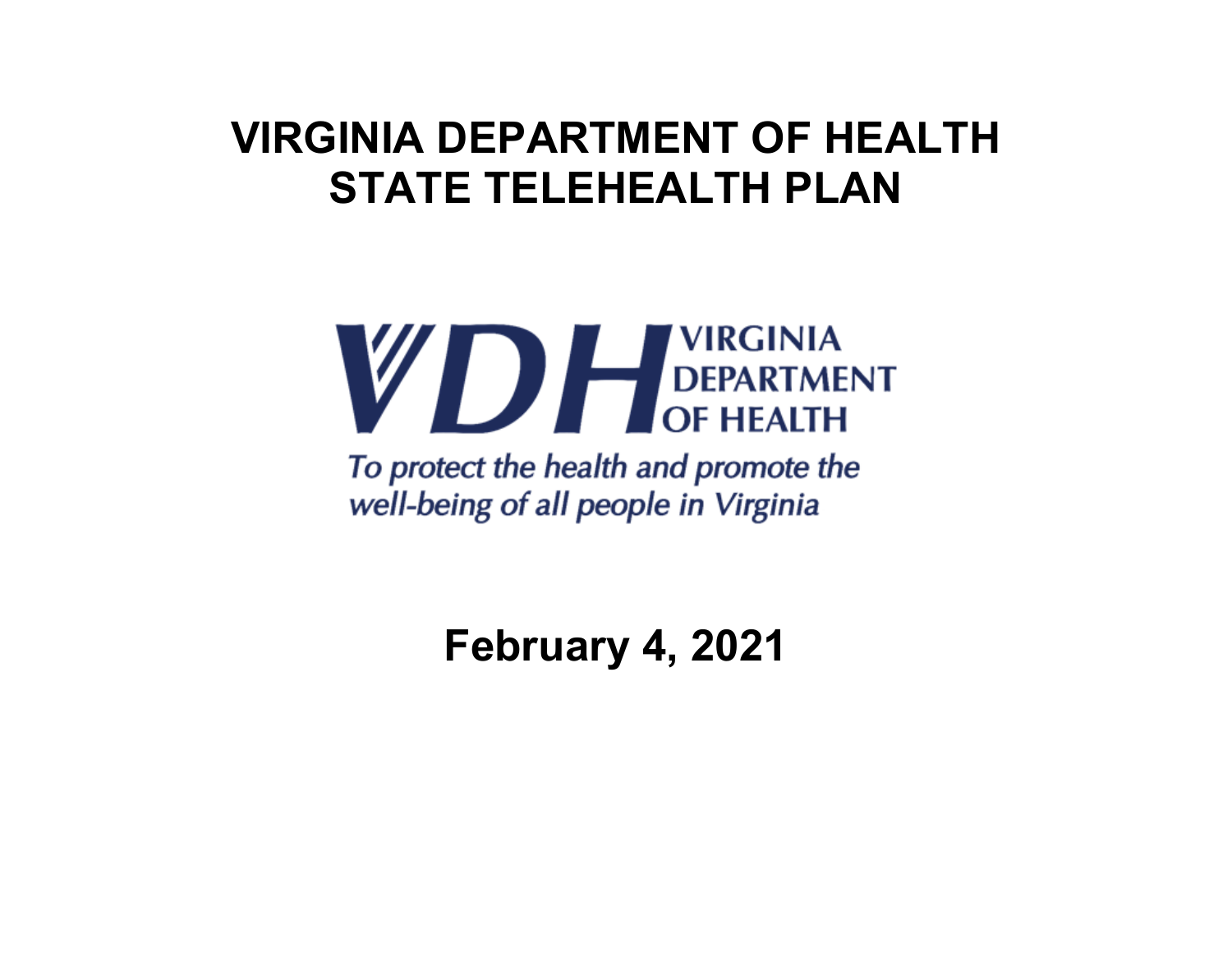#### **VIRGINIA STATE TELEHEALTH PLAN**

#### **Table of Contents**

| <b>INTRODUCTION</b>                                                                                                                                                                                                                                                                                                                                                                                                                                                                                                                           | 4                    |
|-----------------------------------------------------------------------------------------------------------------------------------------------------------------------------------------------------------------------------------------------------------------------------------------------------------------------------------------------------------------------------------------------------------------------------------------------------------------------------------------------------------------------------------------------|----------------------|
| <b>BACKGROUND</b>                                                                                                                                                                                                                                                                                                                                                                                                                                                                                                                             | 5                    |
| <b>CORE STRATEGY 1 - INCLUSION IN OPERATING PROCEDURES</b>                                                                                                                                                                                                                                                                                                                                                                                                                                                                                    | 6                    |
| STRATEGIC INITIATIVE 1.1 - THE PROMOTION OF THE INCLUSION OF TELEHEALTH SERVICES IN THE OPERATING PROCEDURES OF HOSPITALS AND PRIMARY CARE FACILITIES<br>STRATEGIC INITIATIVE 1.2 - THE PROMOTION OF THE INCLUSION OF TELEHEALTH SERVICES IN THE OPERATING PROCEDURES OF PUBLIC PRIMARY AND SECONDARY SCHOOLS AND STATE-                                                                                                                                                                                                                      | 6                    |
| <b>FUNDED POST-SECONDARY SCHOOLS</b><br>STRATEGIC INITIATIVE 1.3 - THE PROMOTION OF THE INCLUSION OF TELEHEALTH SERVICES IN THE OPERATING PROCEDURES OF EMERGENCY MEDICAL SERVICES AGENCIES<br>STRATEGIC INITIATIVE 1.4 - THE PROMOTION BY THE BOARD OF HEALTH OF THE INCLUSION OF TELEHEALTH SERVICES IN THE OPERATING PROCEDURES OF SUCH OTHER STATE AGENCIES AND<br><b>PRACTICES</b>                                                                                                                                                       | 8<br>10<br>11        |
| <b>CORE STRATEGY 2 - REMOTE PATIENT MONITORING</b>                                                                                                                                                                                                                                                                                                                                                                                                                                                                                            | 12                   |
| STRATEGIC INITIATIVE 2.1 - THE PROMOTION OF THE USE OF REMOTE PATIENT MONITORING SERVICES AND STORE-AND-FORWARD TECHNOLOGIES, INCLUDING IN CASES INVOLVING PATIENTS<br><b>WITH CHRONIC ILLNESS</b><br>STRATEGIC INITIATIVE 2.2 - FINANCIAL SUPPORT FOR TELEHEALTH SERVICES<br>STRATEGIC INITIATIVE 2.3 - THE PROMOTION OF CARE AND SAFETY IN CASES INVOLVING PATIENTS WITH CHRONIC ILLNESS AND/OR DISABILITIES<br>STRATEGIC INITIATIVE 2.4 - DATA MANAGEMENT                                                                                  | 12<br>13<br>14<br>15 |
| <b>CORE STRATEGY 3 - UNIFORM AND INTEGRATED CRITERIA</b>                                                                                                                                                                                                                                                                                                                                                                                                                                                                                      | 16                   |
| STRATEGIC INITIATIVE 3.1 - A UNIFORM AND INTEGRATED SET OF PROPOSED CRITERIA FOR THE USE OF TELEHEALTH TECHNOLOGIES FOR PRE-HOSPITAL AND INTER-HOSPITAL TRIAGE AND<br>TRANSPORTATION OF PATIENTS INITIATING OR IN NEED OF EMERGENCY MEDICAL SERVICES<br>STRATEGIC INITIATIVE 3.2 - REVISION CRITERIA FOR THE BOARD OF HEALTH TO INCORPORATE ACCEPTED CHANGES IN MEDICAL PRACTICE AND APPROPRIATE USE OF NEW AND EFFECTIVE<br>INNOVATIONS IN TELEHEALTH TECHNOLOGIES, OR TO RESPOND TO NEEDS INDICATED BY ANALYSIS OF DATA ON PATIENT OUTCOMES | 16<br>17             |
| <b>CORE STRATEGY 4 - INTEGRATION INTO OTHER PLANS</b>                                                                                                                                                                                                                                                                                                                                                                                                                                                                                         | 18                   |
| STRATEGIC INITIATIVE 4.1 - A STRATEGY FOR INTEGRATION OF THE STATEWIDE TELEHEALTH PLAN WITH THE STATE HEALTH PLAN, THE STATEWIDE EMERGENCY MEDICAL SERVICES PLAN,<br>THE STATEWIDE TRAUMA TRIAGE PLAN, AND THE STROKE TRIAGE PLAN TO SUPPORT THE PURPOSES OF EACH PLAN                                                                                                                                                                                                                                                                        | 18                   |
| <b>CORE STRATEGY 5 - MAINTENANCE OF THE PLAN</b>                                                                                                                                                                                                                                                                                                                                                                                                                                                                                              | 20                   |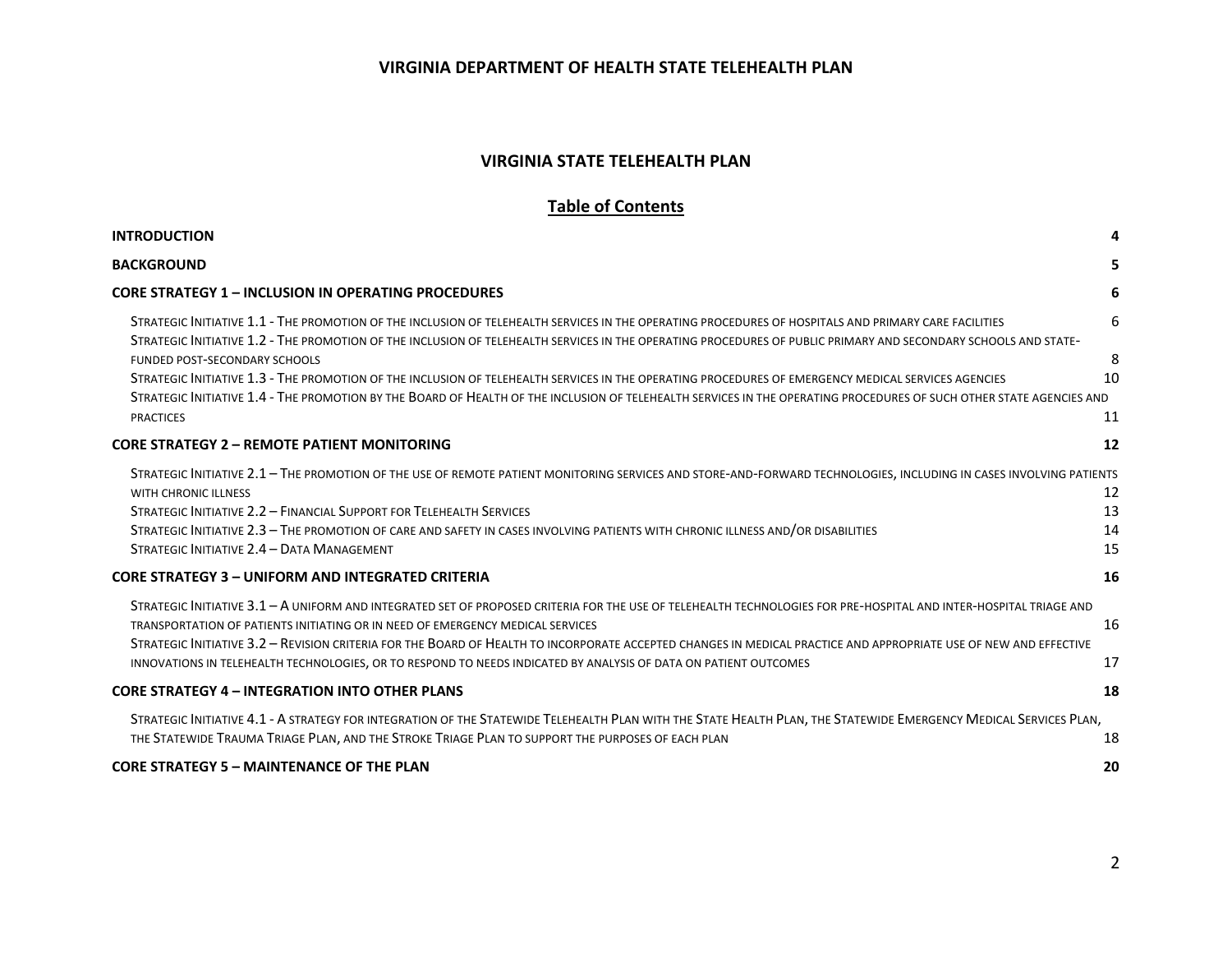| STRATEGIC INITIATIVE 5.1 - A STRATEGY FOR THE MAINTENANCE OF THE STATEWIDE TELEHEALTH PLAN THROUGH THE DEVELOPMENT OF AN INNOVATIVE PAYMENT MODEL FOR EMERGENCY<br>MEDICAL AND BEHAVIORAL HEALTH SERVICES THAT COVERS THE TRANSPORTATION OF A PATIENT TO A DESTINATION PROVIDING SERVICES OF APPROPRIATE PATIENT ACUITY AND FACILITATES                                                                                                                                                                                                                                                                                                                                                                                                                                                                                                                                                                                                                                                                                                                                                                                                                                                                             |                            |
|---------------------------------------------------------------------------------------------------------------------------------------------------------------------------------------------------------------------------------------------------------------------------------------------------------------------------------------------------------------------------------------------------------------------------------------------------------------------------------------------------------------------------------------------------------------------------------------------------------------------------------------------------------------------------------------------------------------------------------------------------------------------------------------------------------------------------------------------------------------------------------------------------------------------------------------------------------------------------------------------------------------------------------------------------------------------------------------------------------------------------------------------------------------------------------------------------------------------|----------------------------|
| IN-PLACE TREATMENT SERVICES, WHERE APPROPRIATE<br>STRATEGIC INITIATIVE 5.2 - A STRATEGY FOR THE MAINTENANCE OF THE STATEWIDE TELEHEALTH PLAN THROUGH THE DEVELOPMENT OF COLLABORATE AND UNIFORM OPERATING<br>PROCEDURES FOR ESTABLISHING AND RECORDING PATIENT INFORMED CONSENT FOR THE USE OF TELEHEALTH SERVICES THAT ARE EASILY ACCESSIBLE BY THOSE MEDICAL PROFESSIONALS                                                                                                                                                                                                                                                                                                                                                                                                                                                                                                                                                                                                                                                                                                                                                                                                                                        | 20                         |
| <b>ENGAGING IN TELEHEALTH SERVICES</b>                                                                                                                                                                                                                                                                                                                                                                                                                                                                                                                                                                                                                                                                                                                                                                                                                                                                                                                                                                                                                                                                                                                                                                              | 21                         |
| STRATEGIC INITIATIVE 5.3 - A STRATEGY FOR THE MAINTENANCE OF THE STATEWIDE TELEHEALTH PLAN THROUGH APPROPRIATE LIABILITY PROTECTION FOR PROVIDERS INVOLVED IN SUCH<br>TELEHEALTH CONSULTATION AND TREATMENT                                                                                                                                                                                                                                                                                                                                                                                                                                                                                                                                                                                                                                                                                                                                                                                                                                                                                                                                                                                                         | 22                         |
| <b>CORE STRATEGY 6 - DATA COLLECTION</b>                                                                                                                                                                                                                                                                                                                                                                                                                                                                                                                                                                                                                                                                                                                                                                                                                                                                                                                                                                                                                                                                                                                                                                            | 23                         |
| STRATEGIC INITIATIVE 6.1 - A STRATEGY FOR THE COLLECTION OF DATA REGARDING THE USE OF TELEHEALTH SERVICES IN THE DELIVERY OF INPATIENT AND OUTPATIENT SERVICES.<br>BEHAVIORAL HEALTH SERVICES, TREATMENT OF CHRONIC ILLNESSES, REMOTE PATIENT MONITORING, AND EMERGENCY MEDICAL SERVICES TO DETERMINE THE EFFECT OF USE OF TELEHEALTH<br>SERVICES ON THE MEDICAL SERVICE SYSTEM IN THE COMMONWEALTH<br>STRATEGIC INITIATIVE 6.2 - THE DATA COLLECTION STRATEGY SHALL INCLUDE THE POTENTIAL FOR REDUCING UNNECESSARY INPATIENT HOSPITAL STAYS, PARTICULARLY AMONG PATIENTS<br>WITH CHRONIC ILLNESSES OR CONDITIONS<br>STRATEGIC INITIATIVE 6.3 - THE DATA COLLECTION STRATEGY SHALL INCLUDE THE IMPACT OF THE USE OF TELEHEALTH SERVICES ON PATIENT MORBIDITY, MORTALITY, AND THE QUALITY OF<br><b>LIFE</b><br>STRATEGIC INITIATIVE 6.4 - THE DATA COLLECTION STRATEGY SHALL INCLUDE THE POTENTIAL FOR REDUCING UNNECESSARY PRE-HOSPITAL AND INTER-HOSPITAL TRANSFERS<br>STRATEGIC INITIATIVE 6.5 - THE DATA COLLECTION STRATEGY SHALL INCLUDE THE IMPACT ON ANNUAL EXPENDITURES FOR HEALTH CARE SERVICES FOR ALL PAYERS, INCLUDING<br>EXPENDITURES BY THIRD-PARTY PAYERS AND OUT-OF-POCKET EXPENDITURES BY PATIENTS | 23<br>24<br>25<br>26<br>27 |
| APPENDIX A - GLOSSARY OF COMMONLY USED ACRONYMS                                                                                                                                                                                                                                                                                                                                                                                                                                                                                                                                                                                                                                                                                                                                                                                                                                                                                                                                                                                                                                                                                                                                                                     | 28                         |
| <b>APPENDIX B - GLOSSARY OF TERMS</b>                                                                                                                                                                                                                                                                                                                                                                                                                                                                                                                                                                                                                                                                                                                                                                                                                                                                                                                                                                                                                                                                                                                                                                               | 31                         |
| <b>APPENDIX C - RESOURCES</b>                                                                                                                                                                                                                                                                                                                                                                                                                                                                                                                                                                                                                                                                                                                                                                                                                                                                                                                                                                                                                                                                                                                                                                                       | 32                         |
| <b>APPENDIX D - STAKEHOLDER RESPONSES</b>                                                                                                                                                                                                                                                                                                                                                                                                                                                                                                                                                                                                                                                                                                                                                                                                                                                                                                                                                                                                                                                                                                                                                                           | 33                         |
| APPENDIX E – EXPLORING OPPORTUNITIES TO EXPAND VETERANS ACCESS TO TELEHEALTH                                                                                                                                                                                                                                                                                                                                                                                                                                                                                                                                                                                                                                                                                                                                                                                                                                                                                                                                                                                                                                                                                                                                        | 35                         |
| <b>APPENDIX F – LIST OF STAKEHOLDERS AND REPRESENTATIVES</b>                                                                                                                                                                                                                                                                                                                                                                                                                                                                                                                                                                                                                                                                                                                                                                                                                                                                                                                                                                                                                                                                                                                                                        | 37                         |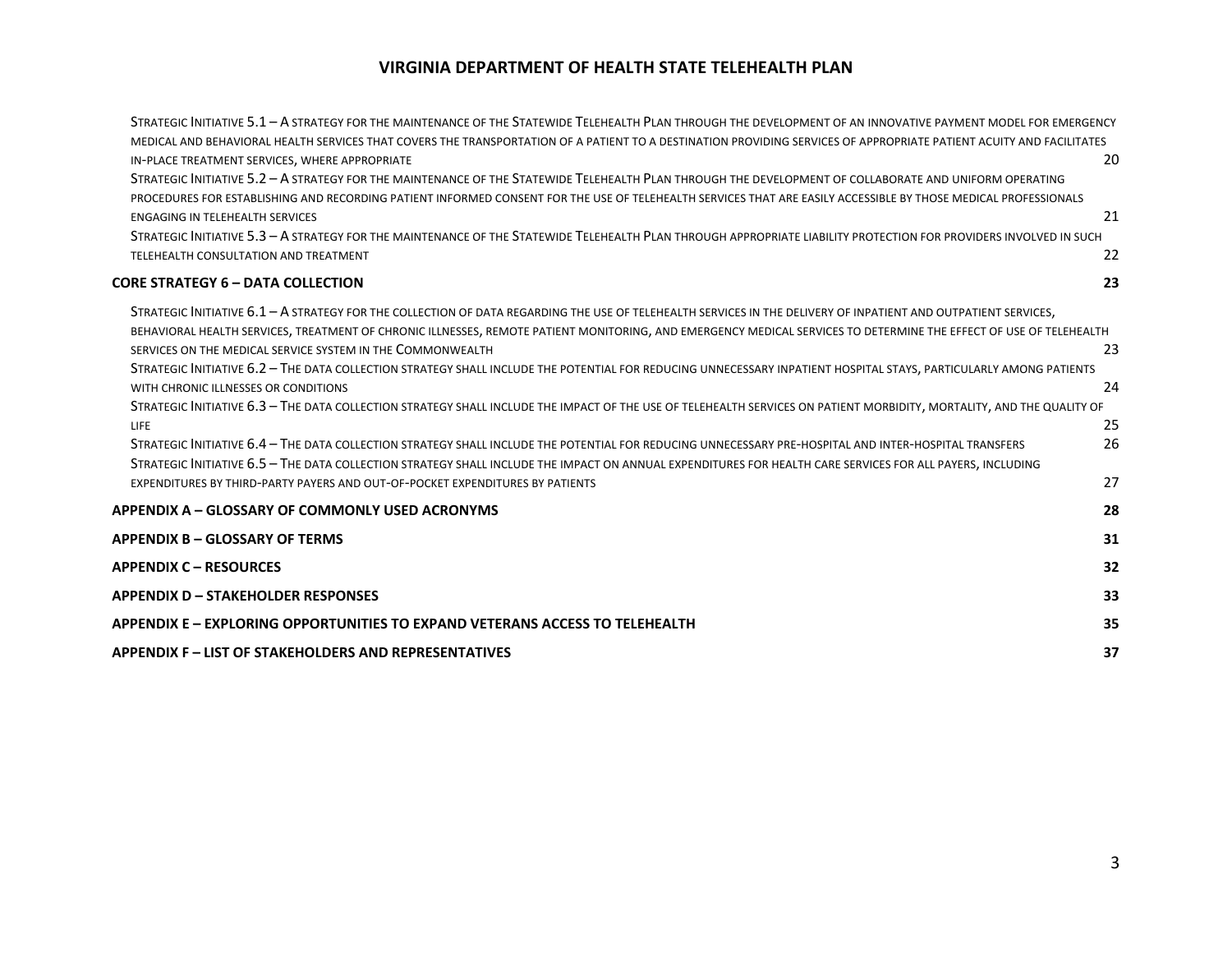#### **INTRODUCTION**

During the creation of this document, the variety of different clients, patients, and students, was taken into account. For continuity purposes, all persons receiving telehealth services will be referred to as "patients."

According to the Centers for Disease Control and Prevention (CDC), telehealth is the use of two‐way telecommunications technologies to provide clinical health care through a variety of remote methods.

The body of evidence supporting telehealth programs cites examples of research and process-related outcomes demonstrating the impact and effectiveness of telehealth, including patient satisfaction, increased access to care, preservation of supply scarcity, limitation of workforce and other patient exposure to disease, and enhanced patient‐provider relationships.

To further evaluate the effectiveness and scalability of these services, the 2020 Virginia General Assembly passed House Bill 1332 within Section 32.1‐122.03:1 of the *Code of Virginia* into law, directing the Virginia Board of Health to develop and implement, by January 1, 2021, and thereafter maintain as a component of the State Health Plan, a Statewide Telehealth Plan (the Plan). The deadline was later extended to March 1, 2021.

The purpose of the Plan is to promote an integrated approach to the introduction and use of telehealth services in the Commonwealth of Virginia.

The law requires the Plan to include, among others, provisions for (i) the use of remote patient monitoring services and store-andforward technologies, including in cases involving patients with chronic illness; (ii) the promotion of the inclusion of telehealth services in hospitals, schools, and state agencies; and (iii) a strategy for the collection of data regarding the use of telehealth services.

Despite the many challenges it has presented and in many instances, exacerbated, the Coronavirus (COVID‐19) pandemic has presented the Commonwealth of Virginia with the opportunity to expand telehealth efforts and learn from lessons experienced during the amplified response across the state.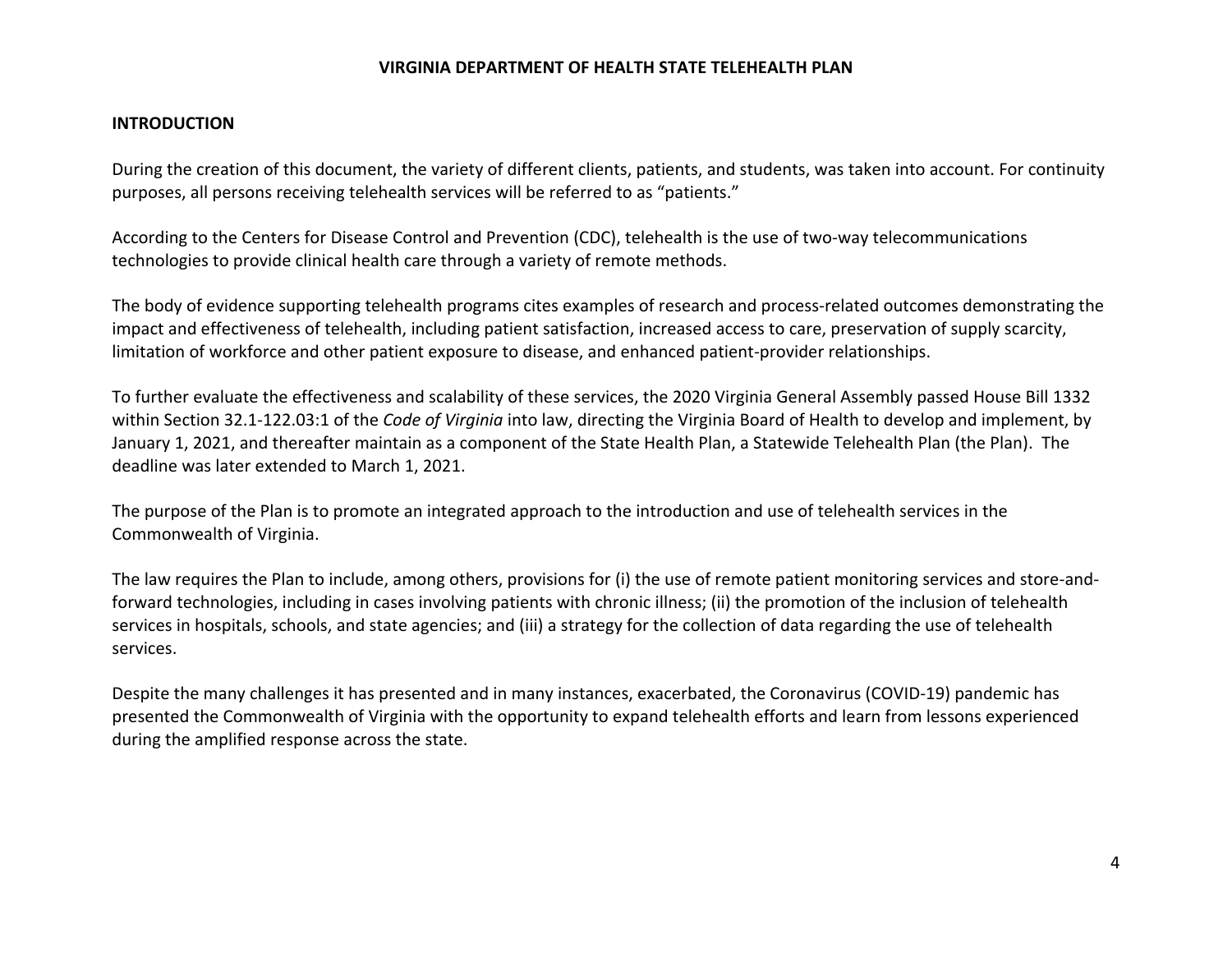#### **BACKGROUND**

In 2020, the Virginia Department of Health (VDH) created a process for the development of a Statewide Telehealth plan. To achieve this goal, a process was designed with multiple phases to maximize the engagement and buy-in of stakeholders from across the state. Building upon the progress of the 2020 VDH and Virginia Hospital and Healthcare Association (VHHA) led COVID‐19 Amplified Response‐Telehealth Workgroup, VDH convened 6 additional workgroups to bring together key stakeholders around the priority areas as addressed in HB1332:

- 1. Delivery ‐ Promotion of telehealth in hospitals, primary care, schools, and emergency medical services (EMS)
- 2. Remote Patient Monitoring ‐ Promotion of remote patient monitoring and store and forward technology for chronic conditions
- 3. Criteria for Use ‐ Criteria for use of telehealth in pre‐hospital and inter‐hospital triage and transportation of patients
- 4. Integration ‐ Integration of the Plan with other related statewide plans
- 5. Sustainability ‐ Strategy for sustaining the Plan: ex. Payment models
- 6. Data ‐ Data collection strategy for telehealth

The goals of these workgroup sessions included developing consensus of workgroup members through a virtual meeting format and written survey methods for identified high priority level needs and strategies for flexible actions and lessons learned from the COVID‐19 amplified response; receiving feedback in a formal state process through public comment, identifying barriers and challenges in creating a statewide telehealth infrastructure, and establishing set goals for advancing the adoption and utilization of telehealth as a mechanism for meeting identified health needs.

During the summer and early fall of 2020, 17 virtual meetings were conducted across a variety of sectors, including public health, behavioral health, education, technology, public safety, healthcare, and state and local government. Credentials of workgroup members included physicians, nurses, telehealth specialists, emergency service professionals, behavioral health professionals, policy and licensure advisors, and payer source specialists, among additional stakeholder groups. Verbal feedback was attained from the public and workgroup members regarding potential content for the plan, detailed in Appendix D.

Workgroup members were asked to respond to the following:

- From the lessons learned from COVID-19, how can we be nimble enough to implement telehealth initiatives?
- What are the possible barriers and challenges?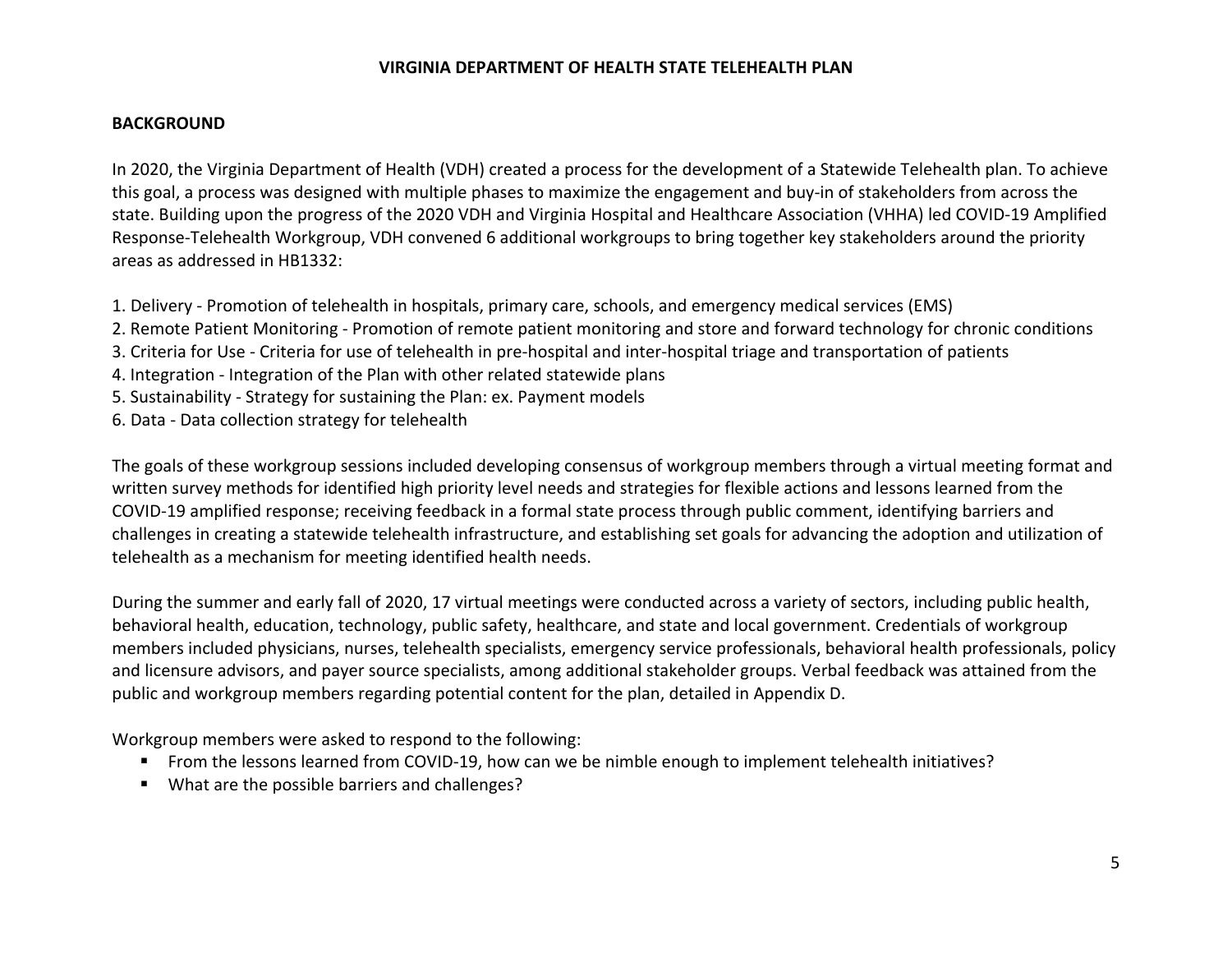**Core Strategy 1 – Inclusion in Operating Procedures** 

|                                                         | Strategic Initiative 1.1 - The promotion of the inclusion of telehealth services in the operating<br>procedures of hospitals and primary care facilities |                                                                                                                                                                              |                                                                                                                                                                                                                                                                                                                                                                                                                                                                                                                                                                                                                                                                                                                                                                                                                                                                                                                                               |
|---------------------------------------------------------|----------------------------------------------------------------------------------------------------------------------------------------------------------|------------------------------------------------------------------------------------------------------------------------------------------------------------------------------|-----------------------------------------------------------------------------------------------------------------------------------------------------------------------------------------------------------------------------------------------------------------------------------------------------------------------------------------------------------------------------------------------------------------------------------------------------------------------------------------------------------------------------------------------------------------------------------------------------------------------------------------------------------------------------------------------------------------------------------------------------------------------------------------------------------------------------------------------------------------------------------------------------------------------------------------------|
|                                                         | <b>Objectives</b>                                                                                                                                        | <b>Accountability</b>                                                                                                                                                        | <b>Action Steps</b>                                                                                                                                                                                                                                                                                                                                                                                                                                                                                                                                                                                                                                                                                                                                                                                                                                                                                                                           |
| Inclusion in operating procedures<br>↤<br>Core Strategy | 1.1.1 Determine which accommodations<br>will be needed to ensure accessibility                                                                           | <b>Telehealth Advisory</b><br>Workgroup, OLC, VHHA,<br>VDDHH, VSDB, VDBHDS,<br>VDHP, VHWDA, MSV, VDA,<br>VCHA, VAFCC, VHCA, VNA,<br>VTN, VRHA, VDBVI, VDARS,<br><b>VAFCC</b> | 1.1.1.1 Establish one Telehealth Advisory<br>Workgroup of relevant stakeholders to identify<br>need to mitigate barriers to access, inclusive of<br>pre route to hospital and post release<br>1.1.1.2 Examine widespread elimination of<br>geographic and setting locations requirements so<br>patients outside of rural areas can benefit from<br>telehealth; expanding the types of technology that<br>can be used, including remote monitoring; and<br>covering provided services<br>1.1.1.3 Partner with VHHA, VDDHH, VDBHDS,<br>DVBI, VDARS, and VSDB to examine accessibility<br>issues such as gaps in accessibility serving older<br>adults, those with low English language<br>proficiency, and people with physical, sensory,<br>cognitive or developmental disabilities, including<br>people who are deaf or hard of hearing, blind, or<br>visually impaired<br>1.1.1.4 Standardize telehealth policy across<br>telehealth systems |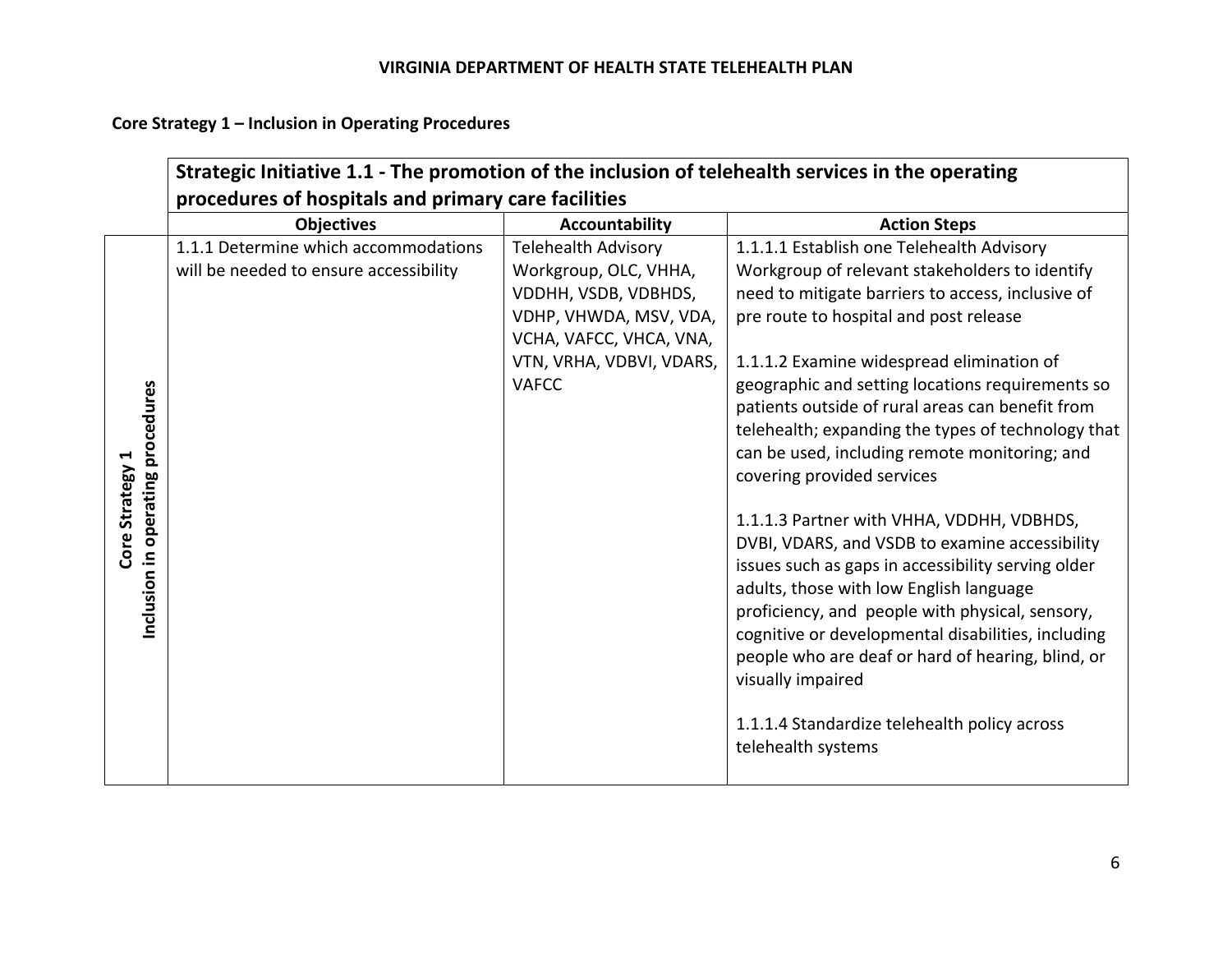| <b>Objectives</b>                                                                    | Accountability                                                                                                                                                                             | <b>Action Steps</b>                                                                                                                                                                                                                                    |
|--------------------------------------------------------------------------------------|--------------------------------------------------------------------------------------------------------------------------------------------------------------------------------------------|--------------------------------------------------------------------------------------------------------------------------------------------------------------------------------------------------------------------------------------------------------|
|                                                                                      |                                                                                                                                                                                            | 1.1.1.5 Identify need and provide staff training for<br>inclusion of telehealth services                                                                                                                                                               |
|                                                                                      |                                                                                                                                                                                            | 1.1.1.6 Through the Telehealth Advisory<br>Workgroup, create linkages of care                                                                                                                                                                          |
|                                                                                      |                                                                                                                                                                                            | plans/processes for seamless transition of patient<br>care internally and externally within health system<br>departments                                                                                                                               |
| 1.1.2 Determine how<br>broadband/internet/cellular connectivity<br>will be addressed | <b>Telehealth Advisory</b><br>Workgroup, Coronavirus<br>Aid, Recovery, and<br><b>Economic Security (CARES)</b><br>Act Advisory Group,<br>VDHCD, Broadband<br><b>Advisory Council, VRHA</b> | 1.1.2.1 Improve access to broadband technology<br>for underserved, socioeconomically<br>disadvantaged, and rural areas by seeking funding<br>opportunities, such as the Federal<br><b>Communications Commission (FCC) Rural Health</b><br>Care Program |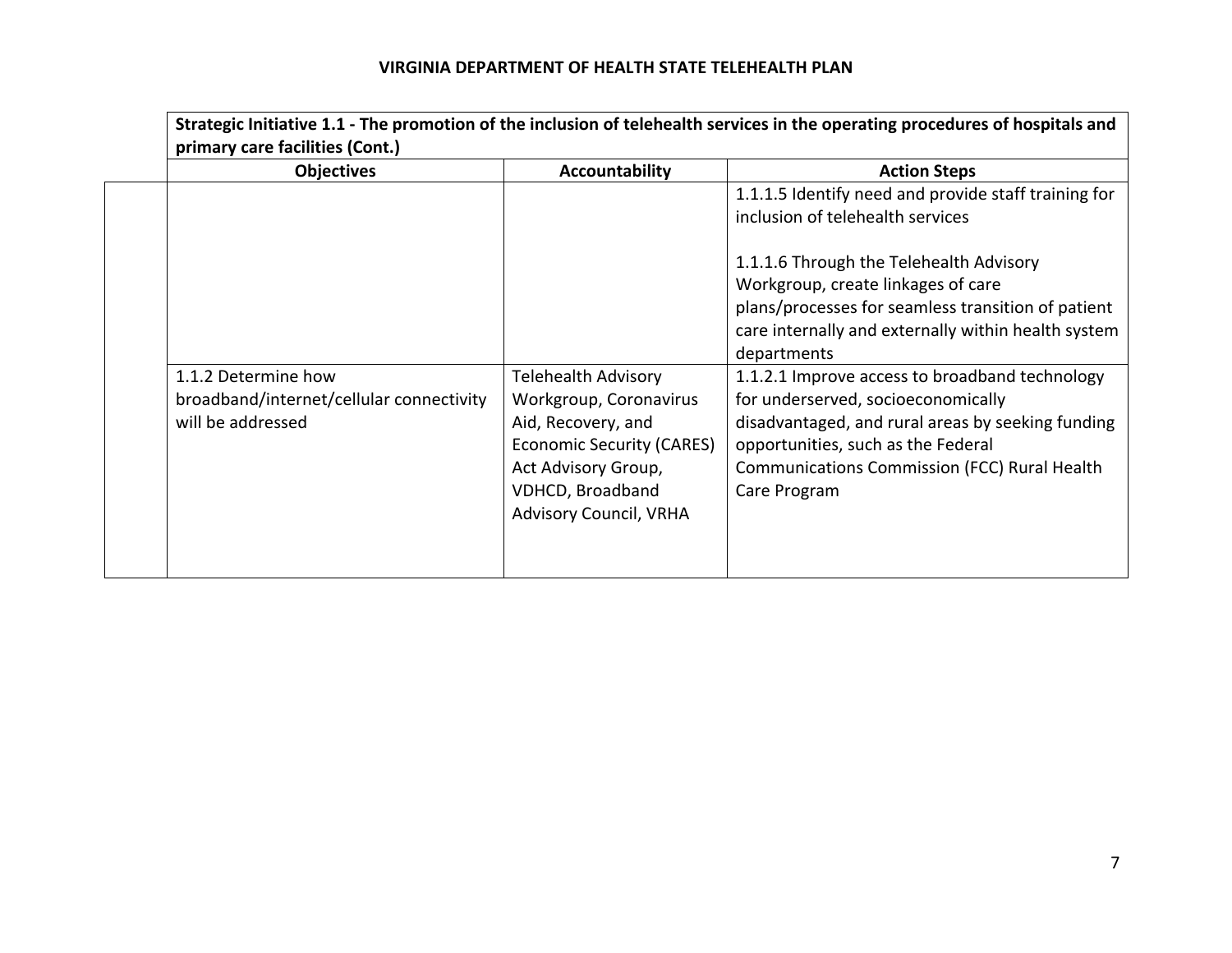|                                                      | Strategic Initiative 1.2 - The promotion of the inclusion of telehealth services in the operating<br>procedures of public primary and secondary schools and state-funded post-secondary schools |                       |                                                                                                                                                                     |
|------------------------------------------------------|-------------------------------------------------------------------------------------------------------------------------------------------------------------------------------------------------|-----------------------|---------------------------------------------------------------------------------------------------------------------------------------------------------------------|
|                                                      | <b>Objectives</b>                                                                                                                                                                               | <b>Accountability</b> | <b>Action Steps</b>                                                                                                                                                 |
|                                                      | 1.2.1 Determine infrastructure needs                                                                                                                                                            | VDOE, VCC             | 1.2.1.1 Identify fiscal structures for obtaining<br>infrastructure and equipment                                                                                    |
|                                                      |                                                                                                                                                                                                 |                       | 1.2.1.2 Professional development in effective use<br>of technology                                                                                                  |
|                                                      | 1.2.2 Determine process to permit<br>Medicaid reimbursement for school<br>services                                                                                                              | VDMAS, VDOE           | 1.2.2.1 Develop list of providers and CPT codes<br>permissible for telehealth use, including LBAs and<br><b>LABAs</b>                                               |
|                                                      |                                                                                                                                                                                                 |                       | 1.2.2.2 Update VDMAS LEA provider manual                                                                                                                            |
| Inclusion in operating procedures<br>Core Strategy 1 |                                                                                                                                                                                                 |                       | 1.2.2.3 Communicate changes to LEAs using<br>Superintendent's memos                                                                                                 |
|                                                      |                                                                                                                                                                                                 |                       | 1.2.2.3 Define billing procedures for originating<br>site and remote site                                                                                           |
|                                                      |                                                                                                                                                                                                 |                       | 1.2.2.4 Parental Consent for the provision of<br>telehealth (different from FERPA Consent) Free<br>Care Services already being developed for<br>additional services |
|                                                      |                                                                                                                                                                                                 |                       | 1.2.2.5 Update VDMAS and VDOE<br>policies/procedures for Medicaid behavioral<br>health services provided via telehealth on school<br>grounds                        |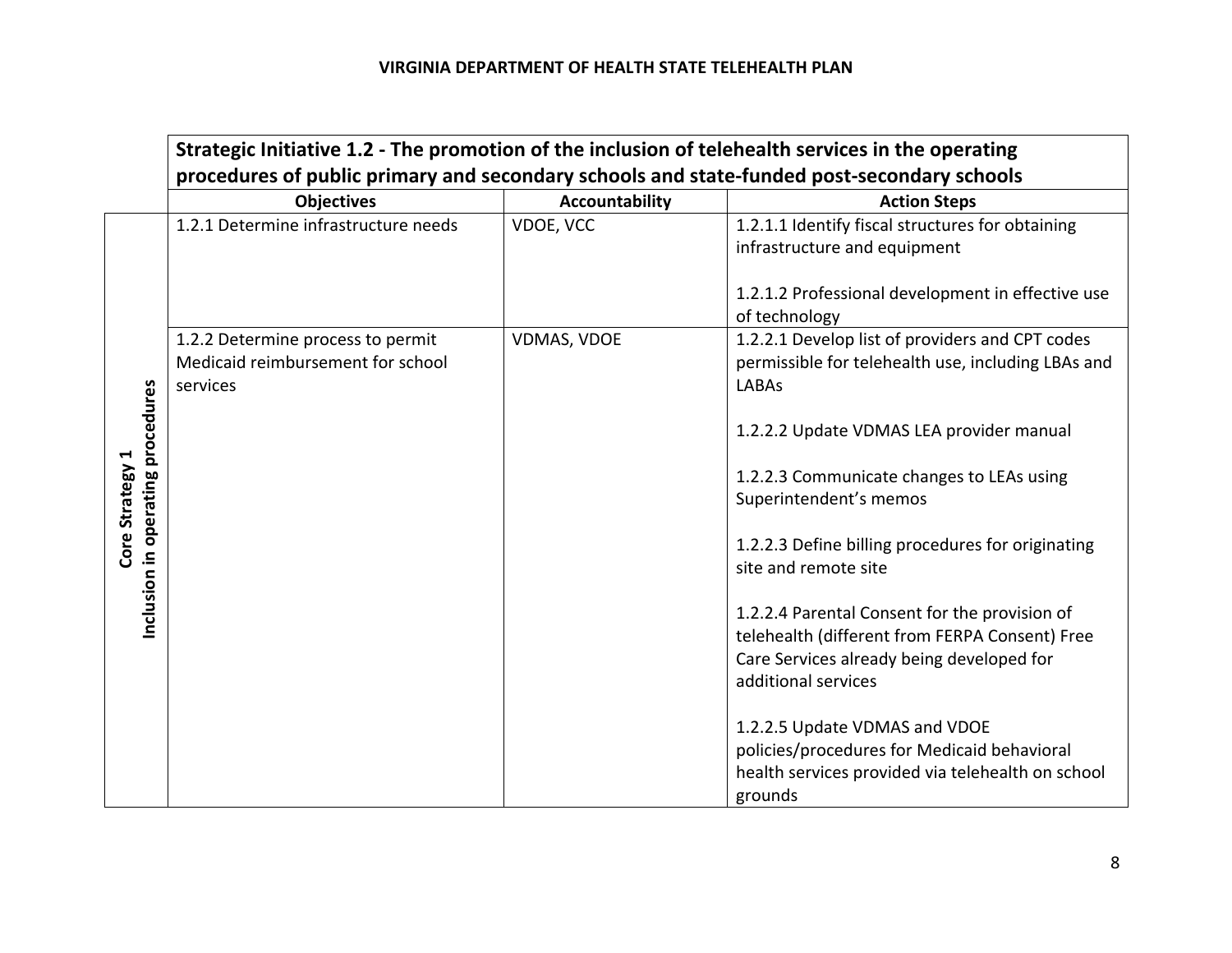| <b>Objectives</b>                                                          | Accountability     | <b>Action Steps</b>                                                                             |
|----------------------------------------------------------------------------|--------------------|-------------------------------------------------------------------------------------------------|
| 1.2.3 Revise VDHP guidance on telehealth<br>to align with school practices | VDHP, VDOE         | 1.2.3.1 Review/revise VDHP regulations on<br>telehealth to align with school as listed services |
|                                                                            |                    | 1.2.3.2 Identify and define services structures that<br>qualify for telehealth reimbursement    |
|                                                                            |                    | 1.2.3.3 Review paperwork processes for special<br>education and Medicaid compliance issues      |
|                                                                            |                    | 1.2.3.4 Communicate changes to LEAs using<br>Superintendent's memos                             |
|                                                                            |                    | 1.2.3.5 Review/summarize licensing board policies<br>and guidance                               |
| 1.2.4 Define parental consent process for                                  | <b>VDOE, VDMAS</b> | 1.2.4.1 Consider implications for FAPE                                                          |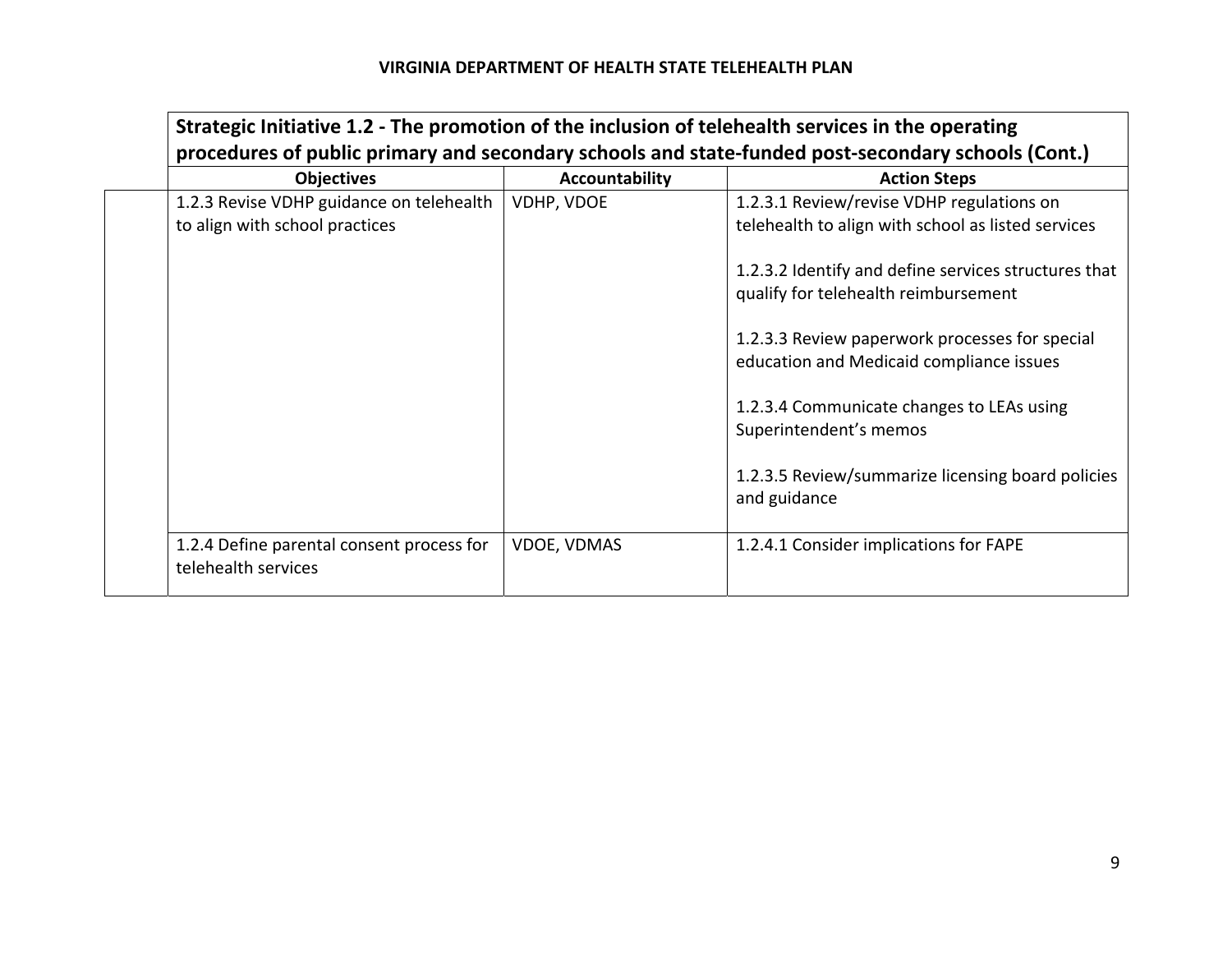|                                                                                            | Strategic Initiative 1.3 - The promotion of the inclusion of telehealth services in the operating<br>procedures of emergency medical services agencies |                                       |                                                                                                                                                                                                                        |
|--------------------------------------------------------------------------------------------|--------------------------------------------------------------------------------------------------------------------------------------------------------|---------------------------------------|------------------------------------------------------------------------------------------------------------------------------------------------------------------------------------------------------------------------|
|                                                                                            | <b>Objectives</b>                                                                                                                                      | Accountability                        | <b>Action Steps</b>                                                                                                                                                                                                    |
| ocedures                                                                                   | 1.3.1 Use of technology to promote<br>telehealth to the Virginia EMS system                                                                            | <b>OEMS, Regional EMS</b><br>Councils | 1.3.1.1 – Develop and promote information<br>through email distribution lists and social media                                                                                                                         |
| $\bar{\mathsf{b}}$<br>$\blacktriangleleft$<br>Core Strategy<br>operating<br>크.<br>Inclusio | 1.3.2 Develop basic template for<br>telehealth operating procedures for EMS<br>agencies                                                                | <b>OEMS</b>                           | $1.3.2.1$ – Survey EMS system for agencies with<br>procedures already in place<br>1.3.2.2 - Develop, distribute, and post template to<br><b>OEMS</b> website<br>1.3.2.3 – Track visits to and downloads of<br>template |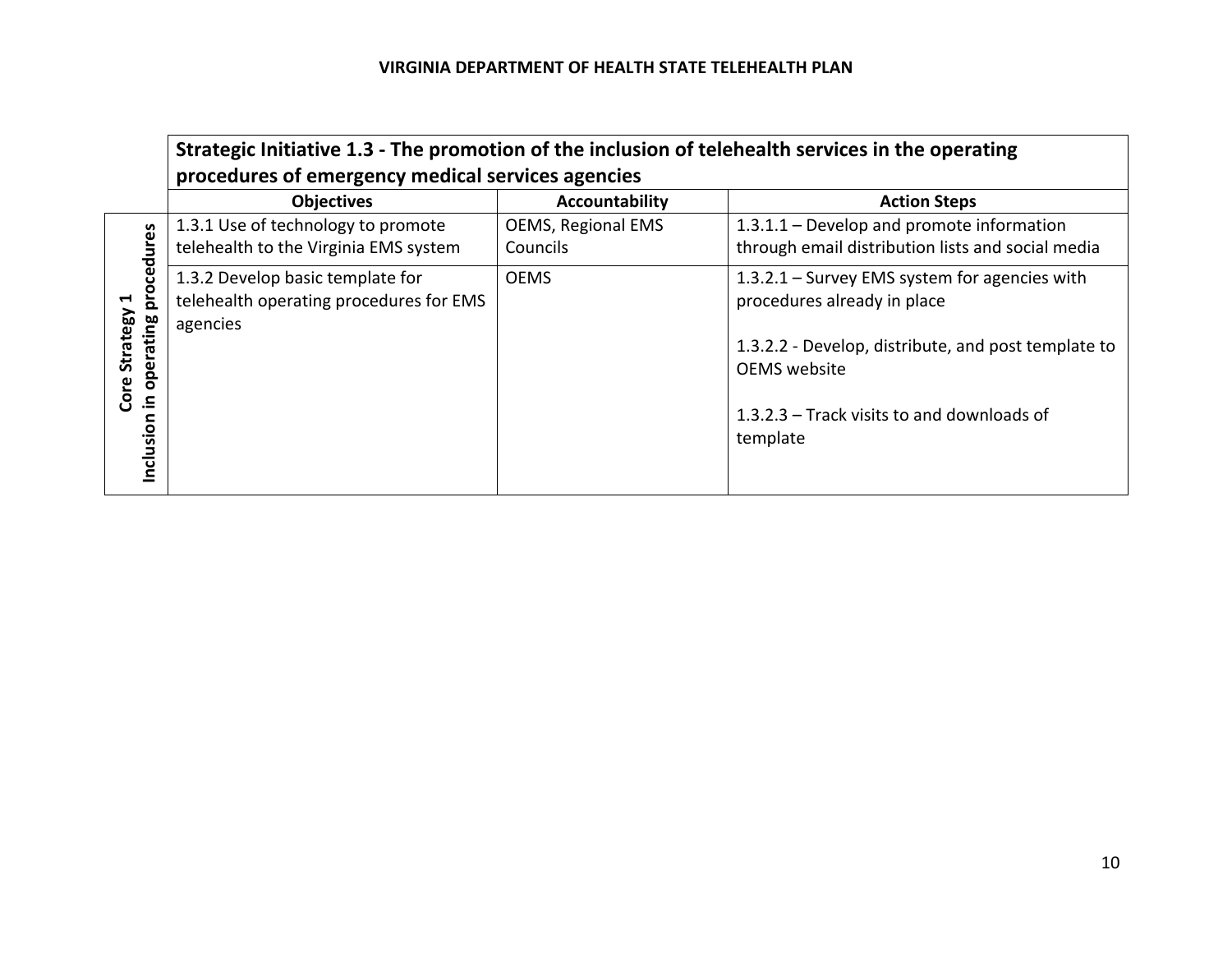|                                                                    | Strategic Initiative 1.4 - The promotion by the Board of Health of the inclusion of telehealth services in<br>the operating procedures of such other state agencies and practices |                |                                                                                                                                                                                                                                                                                                   |
|--------------------------------------------------------------------|-----------------------------------------------------------------------------------------------------------------------------------------------------------------------------------|----------------|---------------------------------------------------------------------------------------------------------------------------------------------------------------------------------------------------------------------------------------------------------------------------------------------------|
|                                                                    | <b>Objectives</b>                                                                                                                                                                 | Accountability | <b>Action Steps</b>                                                                                                                                                                                                                                                                               |
| res<br>cedu<br>pro<br>Core Strategy<br>operating<br>크.<br>nclusion | 1.4.1 Determine what additional<br>infrastructure is required                                                                                                                     | VITA, DGS      | 1.4.2.1 Fund Virginia Information Technologies<br>Agency to add additional broadband<br>service providers to menu offered to state and<br>local agencies<br>1.4.2.2 Expand DGS Division of Engineering to use<br>additional communication towers for deployment<br>of wireless broadband services |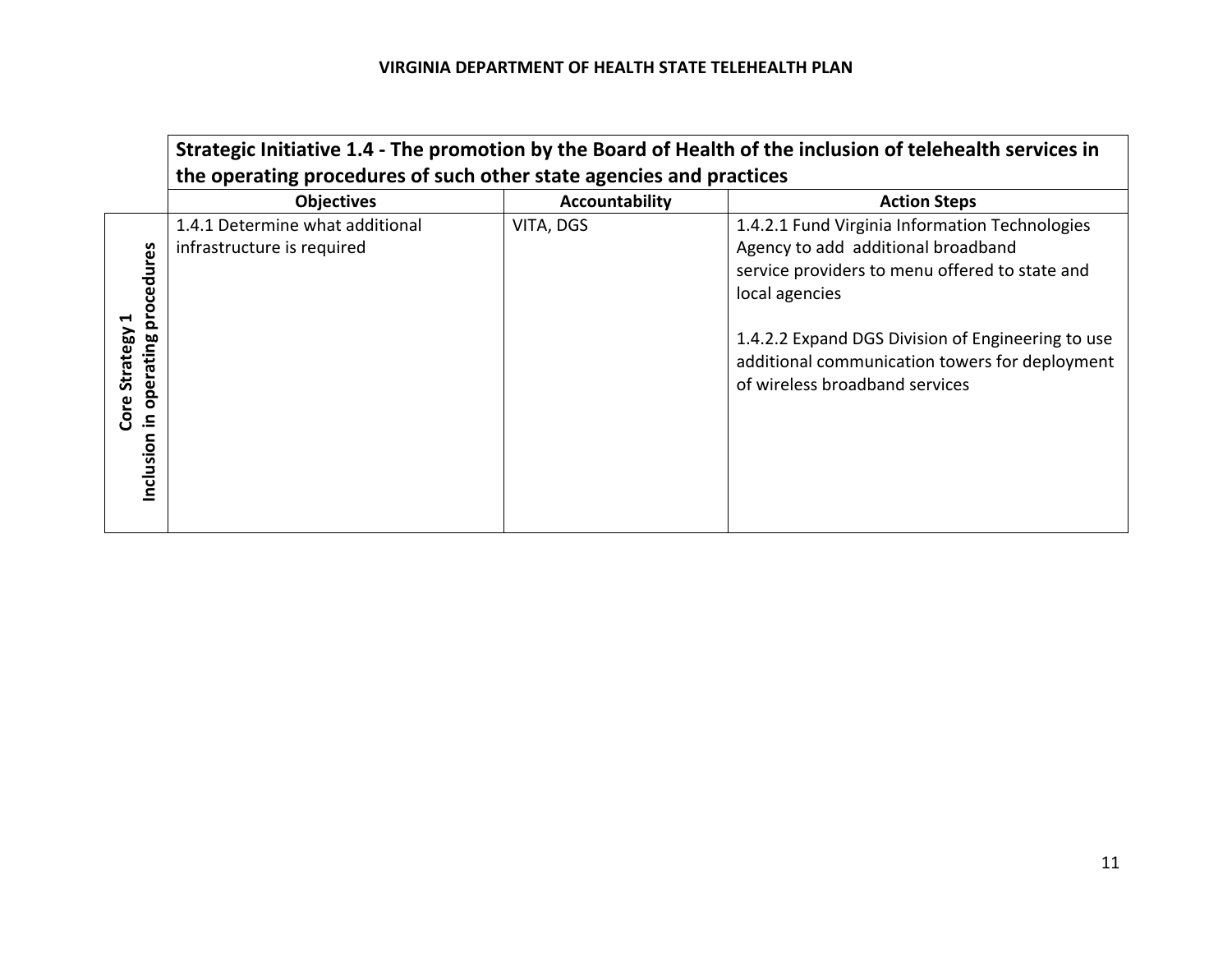# **Core Strategy 2 – Remote Patient Monitoring**

|                                            | forward technologies, including in cases involving patients with chronic illness |                                                                 | Strategic Initiative 2.1 – The promotion of the use of remote patient monitoring services and store-and-                                                                                                                                                           |
|--------------------------------------------|----------------------------------------------------------------------------------|-----------------------------------------------------------------|--------------------------------------------------------------------------------------------------------------------------------------------------------------------------------------------------------------------------------------------------------------------|
|                                            | <b>Objectives</b>                                                                | Accountability                                                  | <b>Action Steps</b>                                                                                                                                                                                                                                                |
|                                            | 2.1.1 Determine how use of appropriate<br>medical devices will be addressed      | Telehealth Advisory<br>Workgroup VDH, MSV,<br>VDA, VDDHH, VSDB, | 2.1.1.1 Survey impacted stakeholders statewide<br>on utilization of Remote Patient Monitoring to<br>determine gaps                                                                                                                                                 |
| N                                          |                                                                                  | VDBHDS, VDMAS, VDBVI,<br><b>VDARS</b>                           | 2.1.1.2 Develop criteria to monitor medically<br>complex patients                                                                                                                                                                                                  |
| Remote Patient Monitoring<br>Core Strategy |                                                                                  |                                                                 | 2.1.1.3 Identify healthcare provider-patient need<br>for training, including speech recognition for real<br>time transcriptions, automatic transcription<br>software, and foreign language translation to<br>ensure transcriptionist understanding and<br>accuracy |
|                                            |                                                                                  |                                                                 |                                                                                                                                                                                                                                                                    |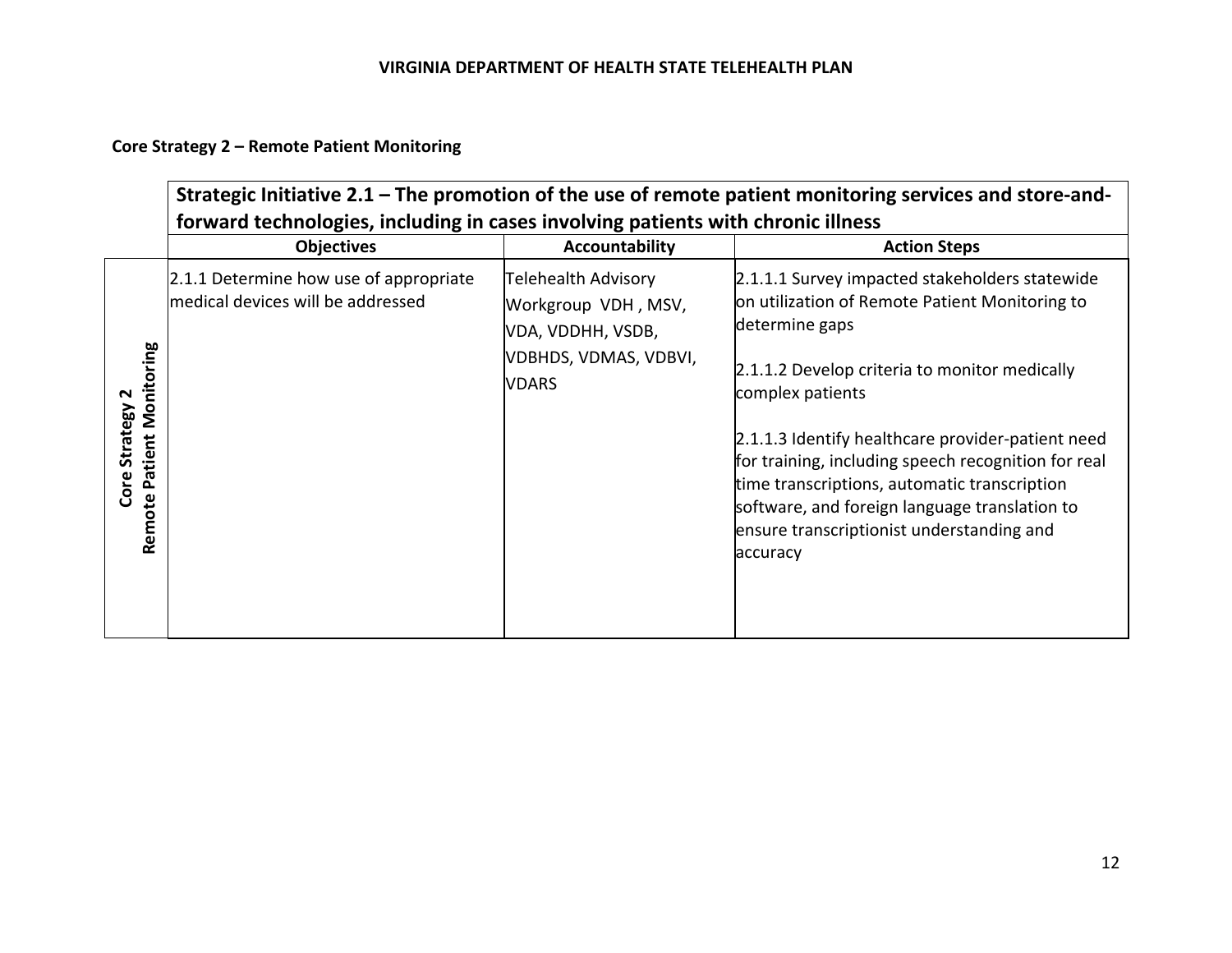|                                            | Strategic Initiative 2.2 - Financial Support for Telehealth Services |                                                                |                                                                                                                                                                                                                                                |
|--------------------------------------------|----------------------------------------------------------------------|----------------------------------------------------------------|------------------------------------------------------------------------------------------------------------------------------------------------------------------------------------------------------------------------------------------------|
|                                            | <b>Objectives</b>                                                    | <b>Accountability</b>                                          | <b>Action Steps</b>                                                                                                                                                                                                                            |
|                                            | 2.2.1 Assess costs of access and current<br>telehealth expenditures  | VDH, VDHCD, VDMAS                                              | 2.2.1.1 Investigate coverage by all payers including<br>Medicaid, CHIP, and third party insurance, and<br>create a report detailing services currently allowed<br>and those services recommended to be covered via<br>telehealth by all payers |
|                                            |                                                                      |                                                                | 2.2.1.2. Create an assessment of expenditures for<br>medical and behavioral health costs in telehealth                                                                                                                                         |
| Remote Patient Monitoring<br>Core Strategy |                                                                      |                                                                | 2.2.1.3 Assess needs of specialist access to<br>telehealth equipment as a billable expenditure to<br>payers                                                                                                                                    |
|                                            |                                                                      |                                                                | 2.2.1.4 Assess HIPPA compliant virtual platforms,<br>including but not limited to accessibility                                                                                                                                                |
|                                            | 2.2.2 Assess the cost of broadband access<br>and expenditures        | VDH, VDEM, VCIT, VDOT,<br>VHHA, MSV, VDA, Board of<br>Medicine | $[2.2.2.1 - Assess needs of specialist access to$<br>broadband equipment as a billable expenditure to<br>payers                                                                                                                                |
|                                            |                                                                      |                                                                | 2.2.2.2 Assess financial reimbursement costs for<br>licensed clinicians                                                                                                                                                                        |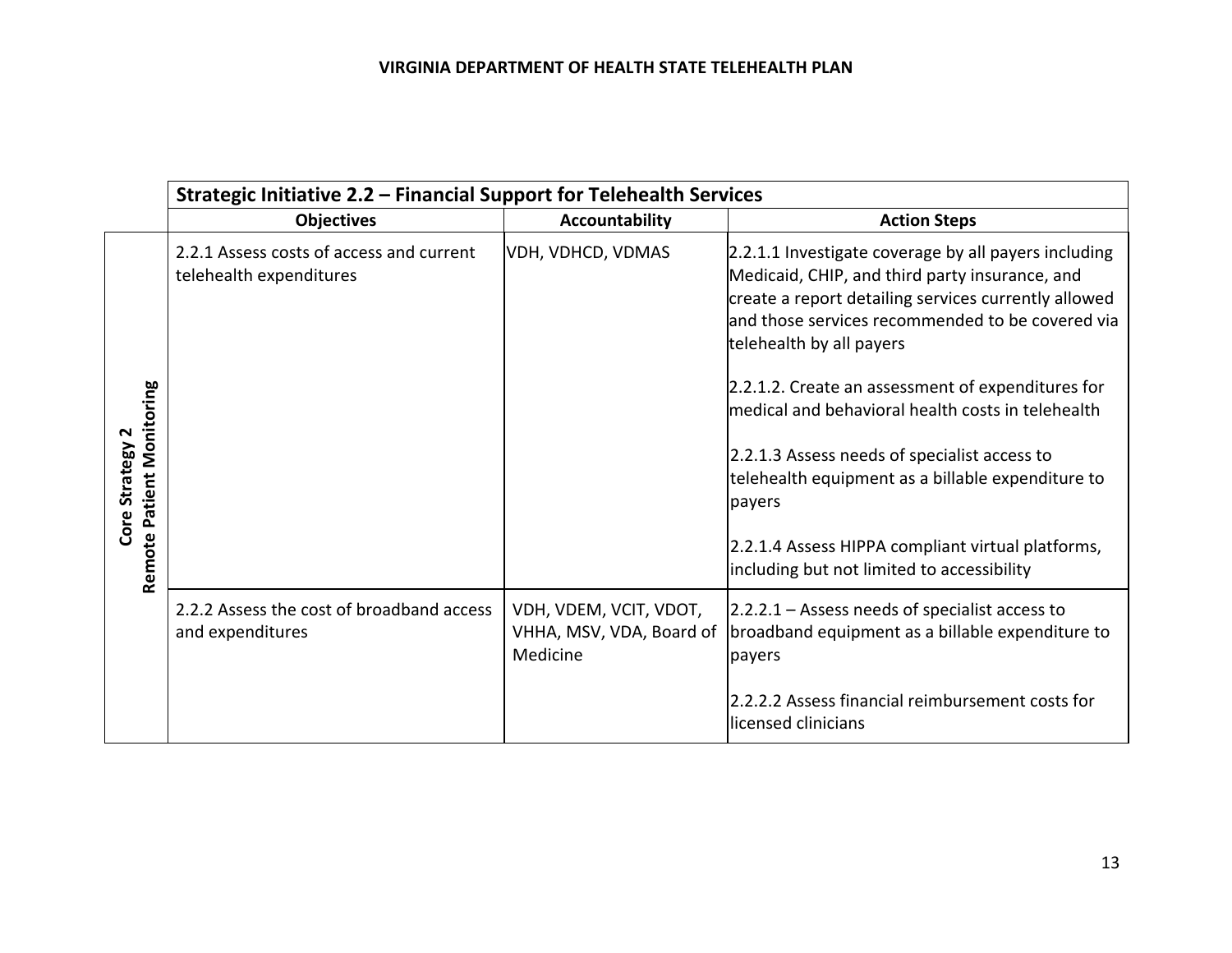|                                                                        | and/or disabilities                                      |                                                                  | Strategic Initiative $2.3$ – The promotion of care and safety in cases involving patients with chronic illness                    |
|------------------------------------------------------------------------|----------------------------------------------------------|------------------------------------------------------------------|-----------------------------------------------------------------------------------------------------------------------------------|
|                                                                        | <b>Objectives</b>                                        | Accountability                                                   | <b>Action Steps</b>                                                                                                               |
| nitoring<br>$\mathbf{\Omega}$<br>Patient Mo<br>Core Strategy<br>Remote | 2.3.1 Assess access for individuals with<br>disabilities | VDH, VDARS, VDBVI,<br>VDDHH, VDOE, VDBHDS,<br><b>VDMAS, VBPD</b> | 2.3.1.1 Partner with VDBVI, VDBHDS, VDARS, and<br>VDDHH to determine current telehealth solutions<br>lfor those with disabilities |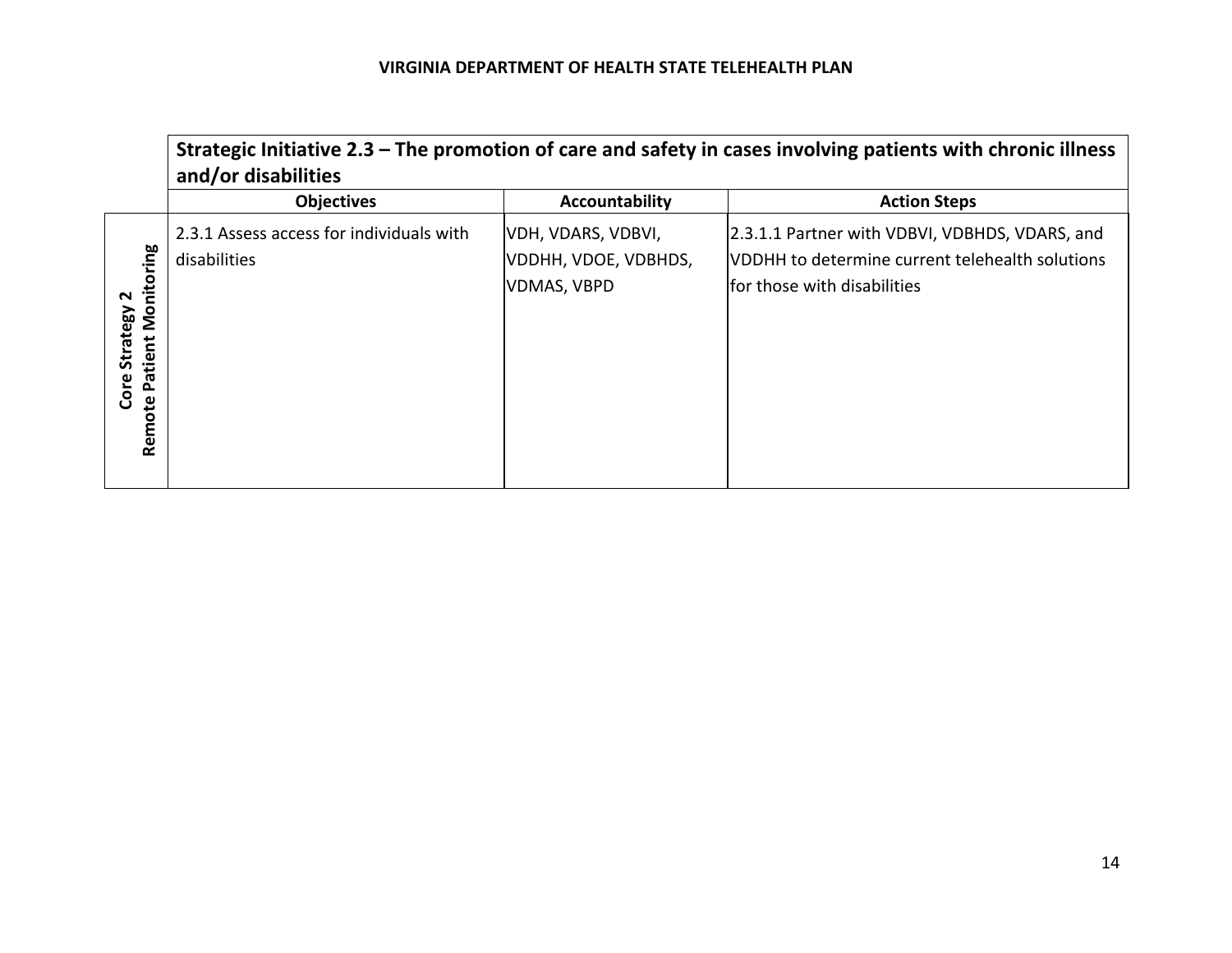|                                              | Strategic Initiative 2.4 - Data Management                              |                                                                                      |                                                                                                                                                                                                                                                                            |
|----------------------------------------------|-------------------------------------------------------------------------|--------------------------------------------------------------------------------------|----------------------------------------------------------------------------------------------------------------------------------------------------------------------------------------------------------------------------------------------------------------------------|
|                                              | <b>Objectives</b>                                                       | <b>Accountability</b>                                                                | <b>Action Steps</b>                                                                                                                                                                                                                                                        |
|                                              | 2.4.1 Identify and standardize data<br>collection                       | VDH, VDBH, OEMS, VDEM,<br>MSV, VDA, Board of<br>Medicine, VDHP, VDC,<br><b>VDMAS</b> | 2.4.1.1 Identify existing databases that can either<br>be expanded or for which access can be increased<br>2.4.1.2 Create minimum data collection regarding<br>demographics, technology utilized, and skill sets<br>used frequently in telehealth visits                   |
| Remote Patient Monitoring<br>Core Strategy 2 | 2.4.2 Identify possible holes that exists in<br>current data collection | VDH, VDBH, OEMS, VDEM,<br>MSV, VDA, VDHP, VDC,<br><b>VDMAS</b>                       | 2.4.2.1 Collect metadata from telehealth visits and<br>store this metadata in a repository<br>2.4.2.2. Assess metadata available that does not<br>violate HIPPA or similar protections to assess<br>accuracy and consistency                                               |
|                                              | 2.4.3 Utilize data for further analysis<br>moving forward               | OEMS, VDMAS                                                                          | 2.4.3.1 Evaluate the utilization of collected<br>Metadata by a cohort or agency to develop action<br>plans<br>2.4.3.2 Determine potential of legislative proposal<br>for data monitoring to improve service<br>2.4.3.3 Include patient response data in data<br>collection |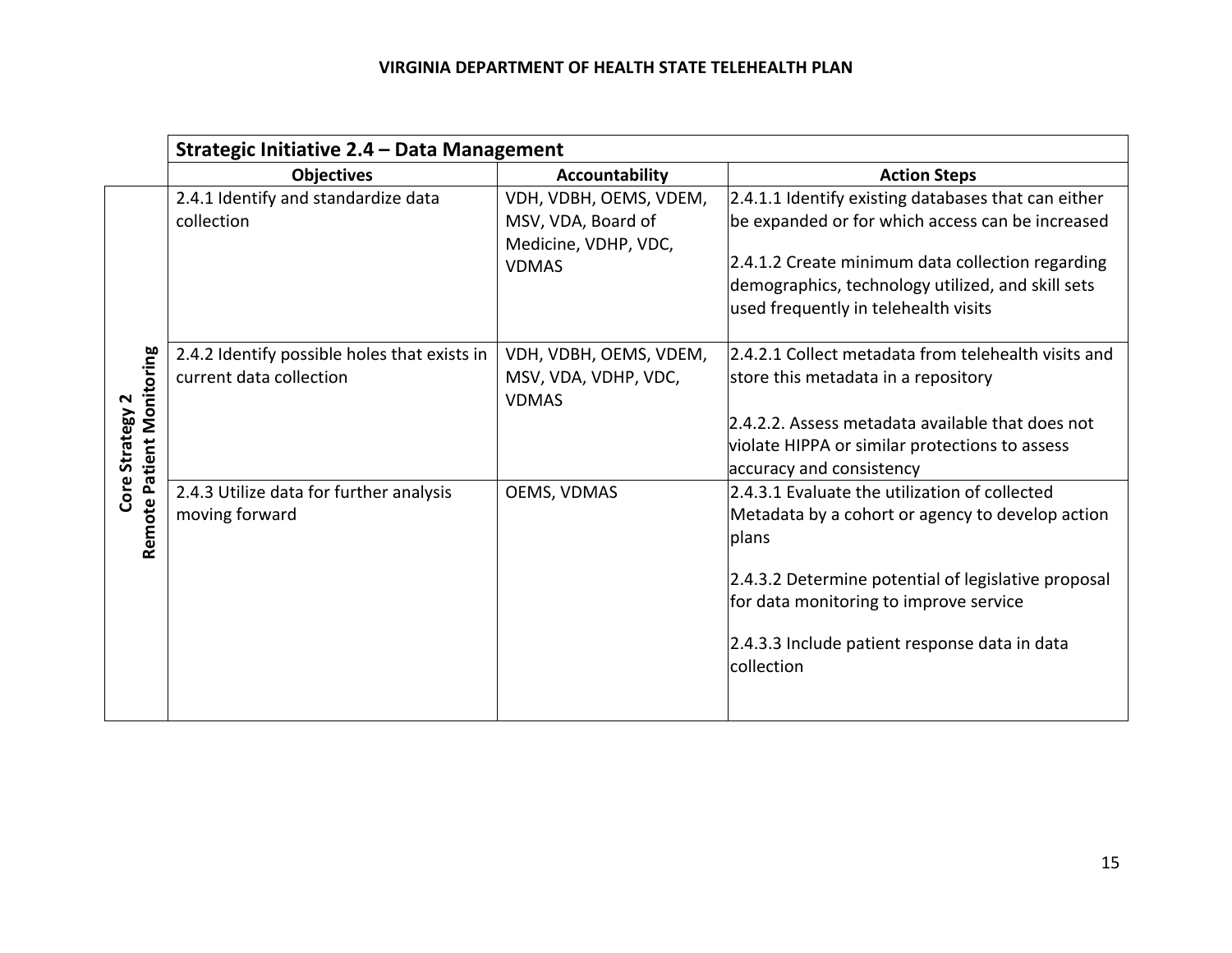**Core Strategy 3 – Uniform and Integrated Criteria** 

|                                                          | Strategic Initiative $3.1 - A$ uniform and integrated set of proposed criteria for the use of telehealth<br>technologies for pre-hospital and inter-hospital triage and transportation of patients initiating or in |                                                         |                                                                                                       |
|----------------------------------------------------------|---------------------------------------------------------------------------------------------------------------------------------------------------------------------------------------------------------------------|---------------------------------------------------------|-------------------------------------------------------------------------------------------------------|
|                                                          | need of emergency medical services                                                                                                                                                                                  |                                                         |                                                                                                       |
|                                                          | <b>Objectives</b>                                                                                                                                                                                                   | <b>Accountability</b>                                   | <b>Action Steps</b>                                                                                   |
| Criteria<br>and Integrated<br>Core Strategy 3<br>Uniform | 3.1.1 - Review of State EMS Formulary                                                                                                                                                                               | <b>OEMS Staff, State Medical</b><br>Direction Committee | 3.1.1.1 - Review of formulary to rule<br>in/rule out procedures that may be<br>telehealth appropriate |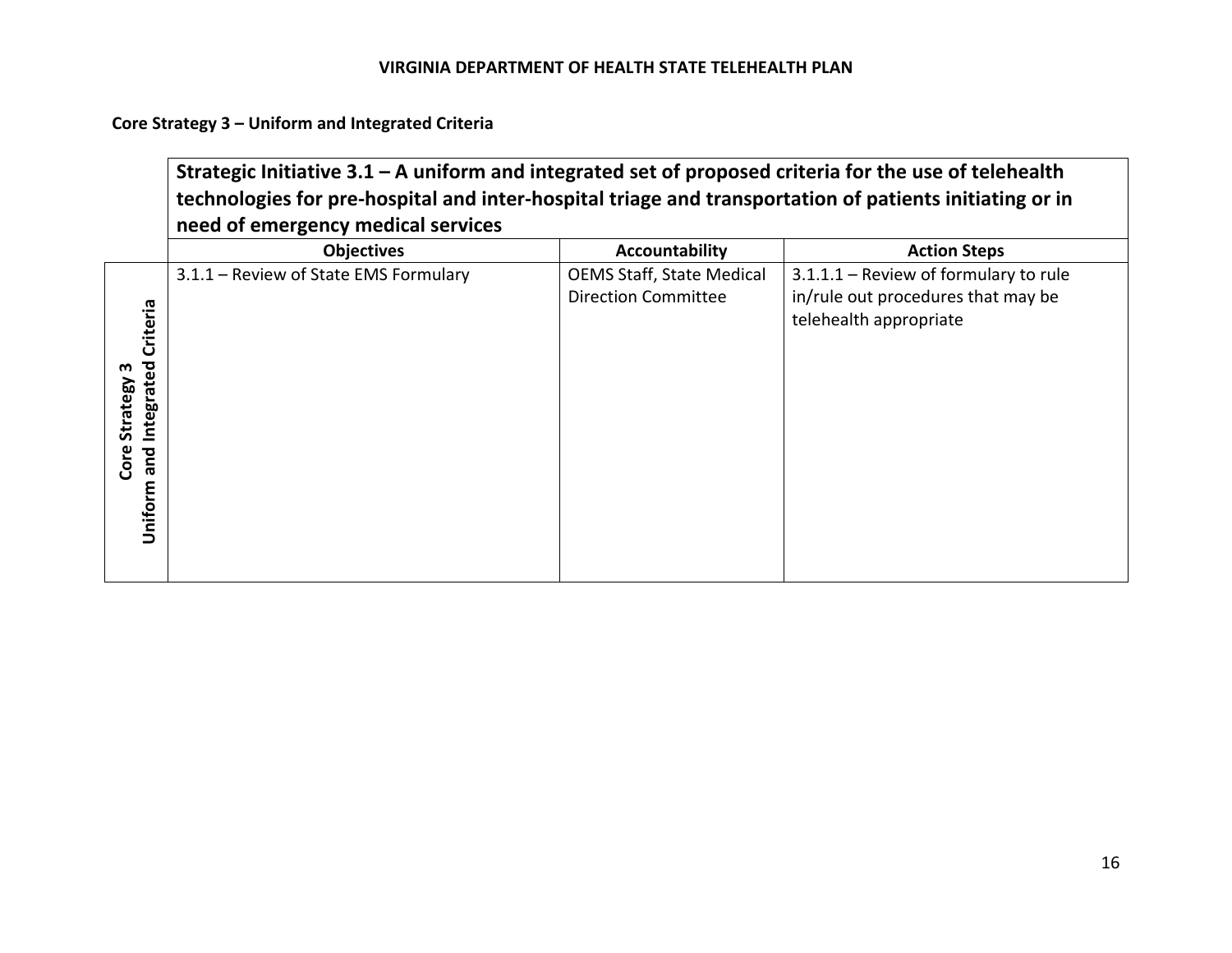|                          | Strategic Initiative 3.2 – Revision criteria for the Board of Health to incorporate accepted changes in<br>medical practice and appropriate use of new and effective innovations in telehealth technologies, or |                                             |                                                                               |
|--------------------------|-----------------------------------------------------------------------------------------------------------------------------------------------------------------------------------------------------------------|---------------------------------------------|-------------------------------------------------------------------------------|
|                          | to respond to needs indicated by analysis of data on patient outcomes                                                                                                                                           |                                             |                                                                               |
|                          | <b>Objectives</b>                                                                                                                                                                                               | Accountability                              | <b>Action Steps</b>                                                           |
| Criteria                 | 3.2.1 Establish a policy and process for<br>submitting requests for changes to telehealth<br>practices                                                                                                          | VDH, OEMS, Telehealth<br>Advisory Workgroup | 3.2.1.1 Identify process format for<br>requests                               |
| Integrated<br>Strategy 3 | 3.2.2 Establish review process, protocol and<br>criteria by which submitted requests for<br>changes will be assessed                                                                                            | VDH, OEMS, Telehealth<br>Advisory Workgroup | 3.2.2.1 Develop criteria for review and<br>evaluations of requests            |
| Core<br>and<br>Uniform   |                                                                                                                                                                                                                 |                                             | 3.2.2.2 Finalize process, protocol and<br>criteria and publish on VDH website |
|                          |                                                                                                                                                                                                                 |                                             |                                                                               |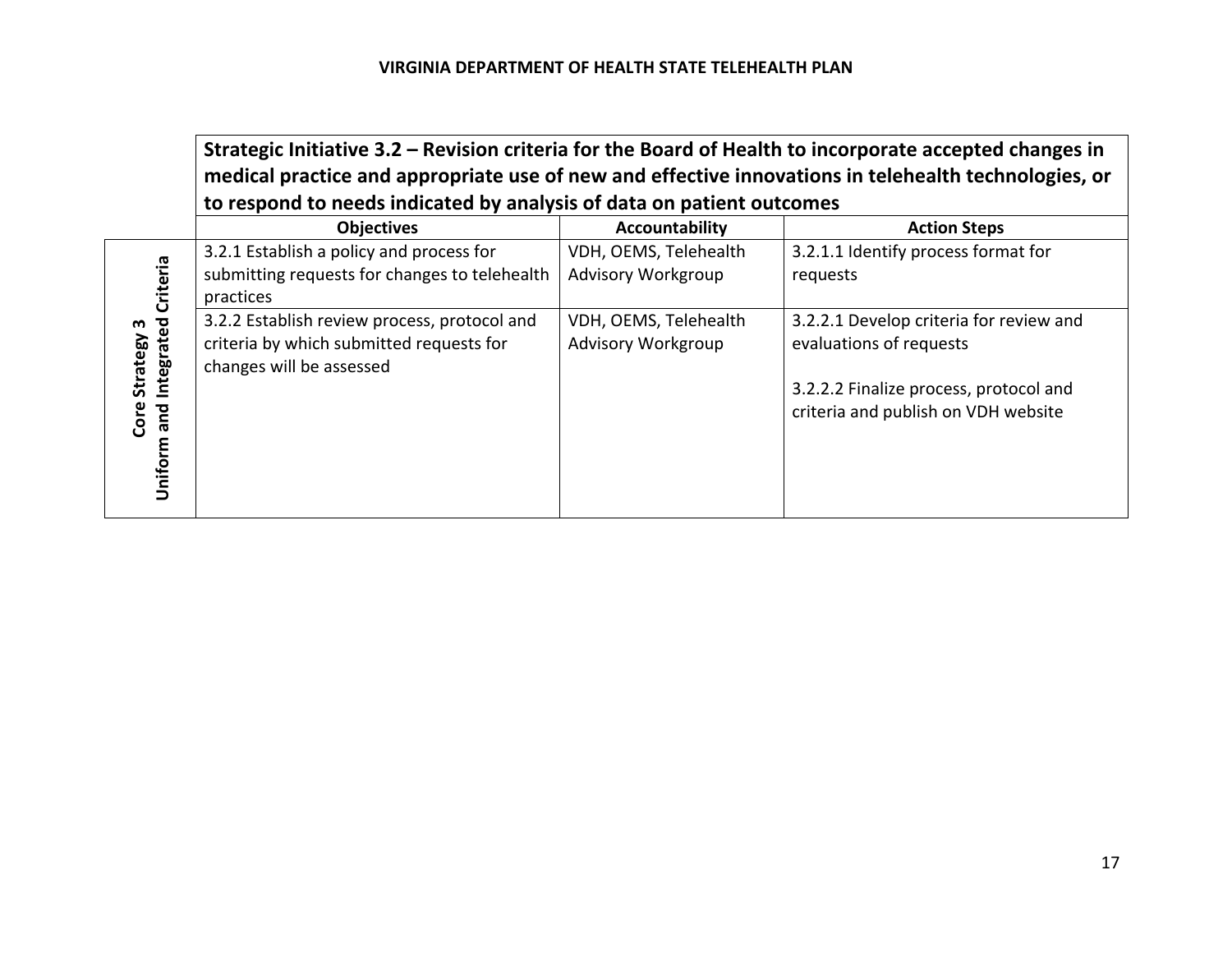# **Core Strategy 4 – Integration into Other Plans**

|                              | Triage Plan to support the purposes of each plan                                                               |                                                                | Strategic Initiative 4.1 - A strategy for integration of the Statewide Telehealth Plan with the State Health<br>Plan, the Statewide Emergency Medical Services Plan, the Statewide Trauma Triage Plan, and the Stroke |
|------------------------------|----------------------------------------------------------------------------------------------------------------|----------------------------------------------------------------|-----------------------------------------------------------------------------------------------------------------------------------------------------------------------------------------------------------------------|
|                              | <b>Objectives</b>                                                                                              | <b>Accountability</b>                                          | <b>Action Steps</b>                                                                                                                                                                                                   |
|                              | 4.1.1 - Incorporation of the State<br>Telehealth Plan into the State Health<br>Plan                            | OEMS, OHE-SORH, OCOM,<br>FHS, Telehealth Advisory<br>Workgroup | 4.1.1.1 The Telehealth Advisory Workgroup will<br>review all suggested updates to the State<br>Telehealth Plan biannually.                                                                                            |
|                              |                                                                                                                |                                                                | 4.1.1.2 The review of all plans for integration will<br>take place during State EMS Advisory Board<br>meetings when appropriate.                                                                                      |
| Integration into Other Plans |                                                                                                                |                                                                | 4.1.1.3 Updates will be recommended to the<br>Commissioner of Health after review by the State<br><b>EMS Advisory Board.</b>                                                                                          |
| Core Strategy 4              |                                                                                                                |                                                                | 4.1.1.4 Staff will present updates to the<br>Commissioner of Health biannually for review.                                                                                                                            |
|                              |                                                                                                                |                                                                | 4.1.1.5 Recommended updates to the State<br>Telehealth Plan will be presented to the Board of<br>Health biannually.                                                                                                   |
|                              | 4.1.2 - Incorporation of the State<br>Telehealth Plan into the State<br><b>Emergency Medical Services Plan</b> | OEMS, OCOM, VDH, Board<br>of Health                            | 4.1.2.1 The OEMS will review the State Telehealth<br>Plan for incorporation into the State EMS Plan.                                                                                                                  |
|                              |                                                                                                                |                                                                | 4.1.2.2 Both plans will be reviewed and approved<br>by the State EMS Advisory Board, as well as the<br>Board of Health.                                                                                               |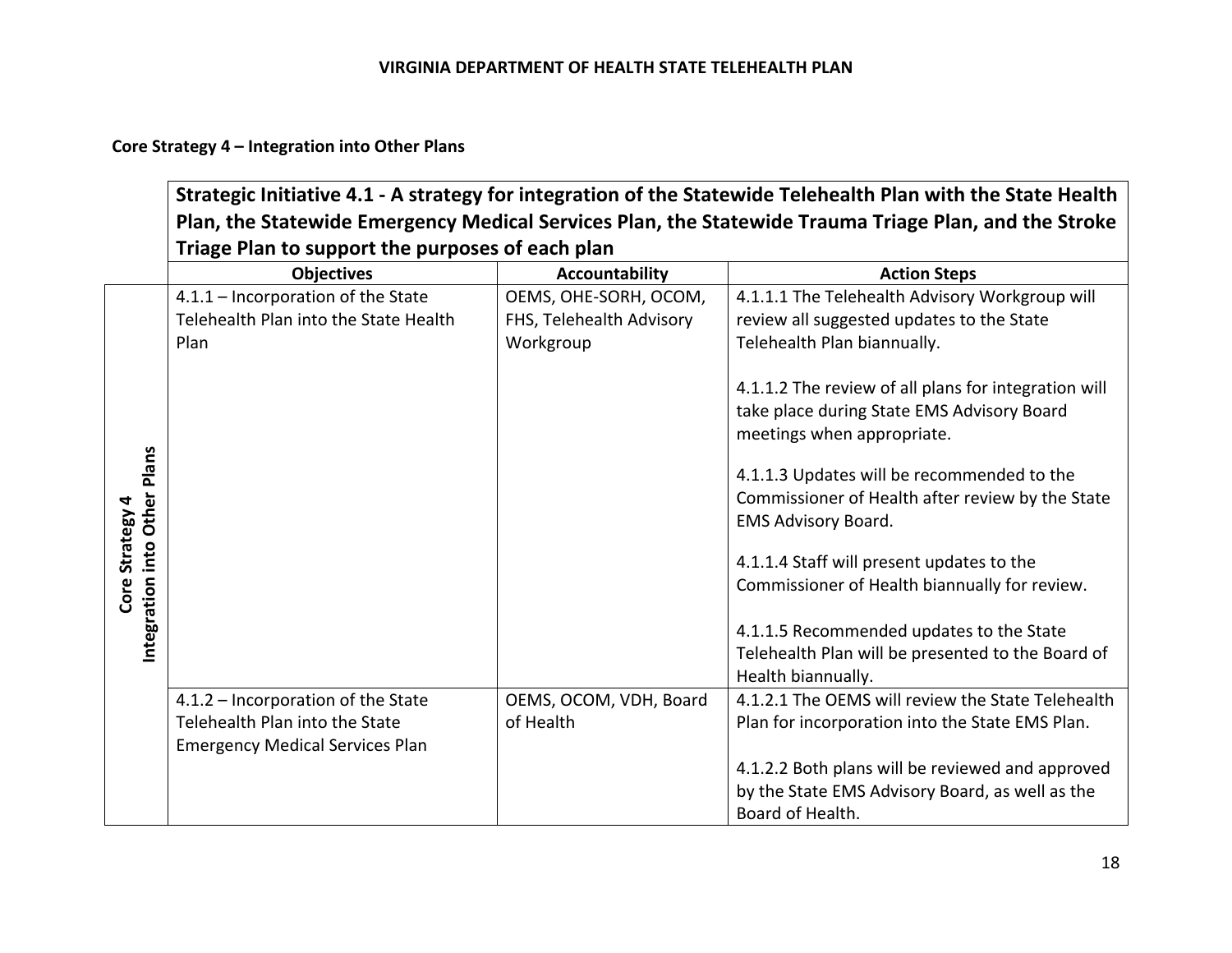| Strategic Initiative 4.1 - A strategy for integration of the Statewide Telehealth Plan with the State Health<br>Plan, the Statewide Emergency Medical Services Plan, the Statewide Trauma Triage Plan, and the Stroke |                                 |                                                  |
|-----------------------------------------------------------------------------------------------------------------------------------------------------------------------------------------------------------------------|---------------------------------|--------------------------------------------------|
| Triage Plan to support the purposes of each plan (Cont.)                                                                                                                                                              |                                 |                                                  |
| <b>Objectives</b>                                                                                                                                                                                                     | Accountability                  | <b>Action Steps</b>                              |
| 4.1.3 - Incorporation of the State                                                                                                                                                                                    | OEMS, EMS Advisory Board        | 4.1.3.1 Review State Trauma Triage Plan for the  |
| Telehealth Plan into the State Trauma<br>Triage Plan                                                                                                                                                                  | <b>Committees</b>               | integration telehealth activities biannually     |
| 4.1.4 – Incorporation of the State                                                                                                                                                                                    | <b>OEMS, EMS Advisory Board</b> | 4.1.4.1 Review the State Stroke Triage plan for  |
| Telehealth Plan into the Stroke Triage                                                                                                                                                                                | Committees                      | integration of telehealth activities biannually  |
| Plan                                                                                                                                                                                                                  |                                 |                                                  |
| 4.1.5 - Ensure other state plans align                                                                                                                                                                                | VDH, VDOE, VDOC, DOVA,          | 4.1.5.1 VDOE, VDOC, VDHP, VDMAS, and DOVA        |
| with the State Telehealth Plan                                                                                                                                                                                        | <b>VDHP, VDMAS</b>              | will review their agency telehealth plans and    |
|                                                                                                                                                                                                                       |                                 | incorporate the State Telehealth Plan as needed. |
|                                                                                                                                                                                                                       |                                 | 4.1.5.2 The Telehealth Advisory Workgroup will   |
|                                                                                                                                                                                                                       |                                 | review the State Telehealth Plan with            |
|                                                                                                                                                                                                                       |                                 | stakeholders and provide recommendations to      |
|                                                                                                                                                                                                                       |                                 | the Health Commissioner for review and approval  |
|                                                                                                                                                                                                                       |                                 | by the Board of Health biannually.               |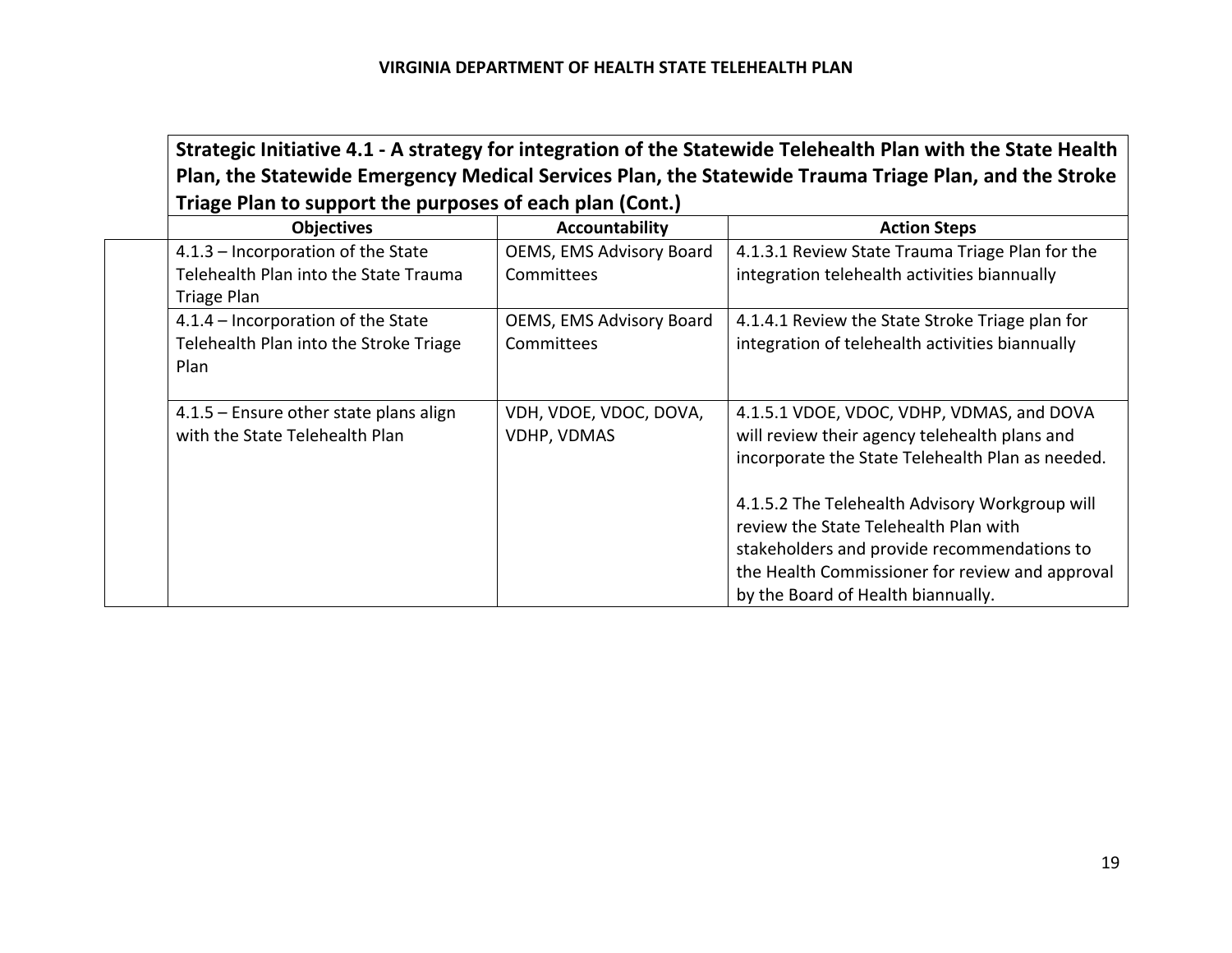# **Core Strategy 5 – Maintenance of the Plan**

|                    | Strategic Initiative $5.1 - A$ strategy for the maintenance of the Statewide Telehealth Plan through the<br>development of an innovative payment model for emergency medical and behavioral health services<br>that covers the transportation of a patient to a destination providing services of appropriate patient |                         |                                                    |
|--------------------|-----------------------------------------------------------------------------------------------------------------------------------------------------------------------------------------------------------------------------------------------------------------------------------------------------------------------|-------------------------|----------------------------------------------------|
|                    | acuity and facilitates in-place treatment services, where appropriate                                                                                                                                                                                                                                                 |                         |                                                    |
|                    | <b>Objective</b>                                                                                                                                                                                                                                                                                                      | Accountability          | <b>Action Steps</b>                                |
|                    | 5.1.1 Review new payment models to                                                                                                                                                                                                                                                                                    | OEMS, VHHA, VDMAS,      | 5.1.1.1 VDH Staff will actively review new         |
|                    | determine potential updates to State                                                                                                                                                                                                                                                                                  | SCC-BOI, VAHP, MSV, VDA | payment models for patient transport or treat in   |
|                    | Telehealth Plan to address both                                                                                                                                                                                                                                                                                       |                         | place.                                             |
| Plan               | emergency medical and behavioral health                                                                                                                                                                                                                                                                               |                         |                                                    |
|                    | services                                                                                                                                                                                                                                                                                                              |                         | 5.1.1.2 Assessment of services covered and not     |
| Strategy 5         |                                                                                                                                                                                                                                                                                                                       |                         | covered by payers                                  |
|                    |                                                                                                                                                                                                                                                                                                                       |                         |                                                    |
| Maintenance of the |                                                                                                                                                                                                                                                                                                                       |                         | 5.1.1.3 Identification of potential EMS agency     |
| Core:              |                                                                                                                                                                                                                                                                                                                       |                         | billing issues                                     |
|                    |                                                                                                                                                                                                                                                                                                                       |                         |                                                    |
|                    |                                                                                                                                                                                                                                                                                                                       |                         | 5.1.1.4 Determination of medical necessity         |
|                    | 5.1.2 Identification of covered                                                                                                                                                                                                                                                                                       | OEMS, VHHA, VDMAS,      | 5.1.2.1 - Assessment/identification of appropriate |
|                    | destinations                                                                                                                                                                                                                                                                                                          | SCC-BOI, VAHP           | services and destinations                          |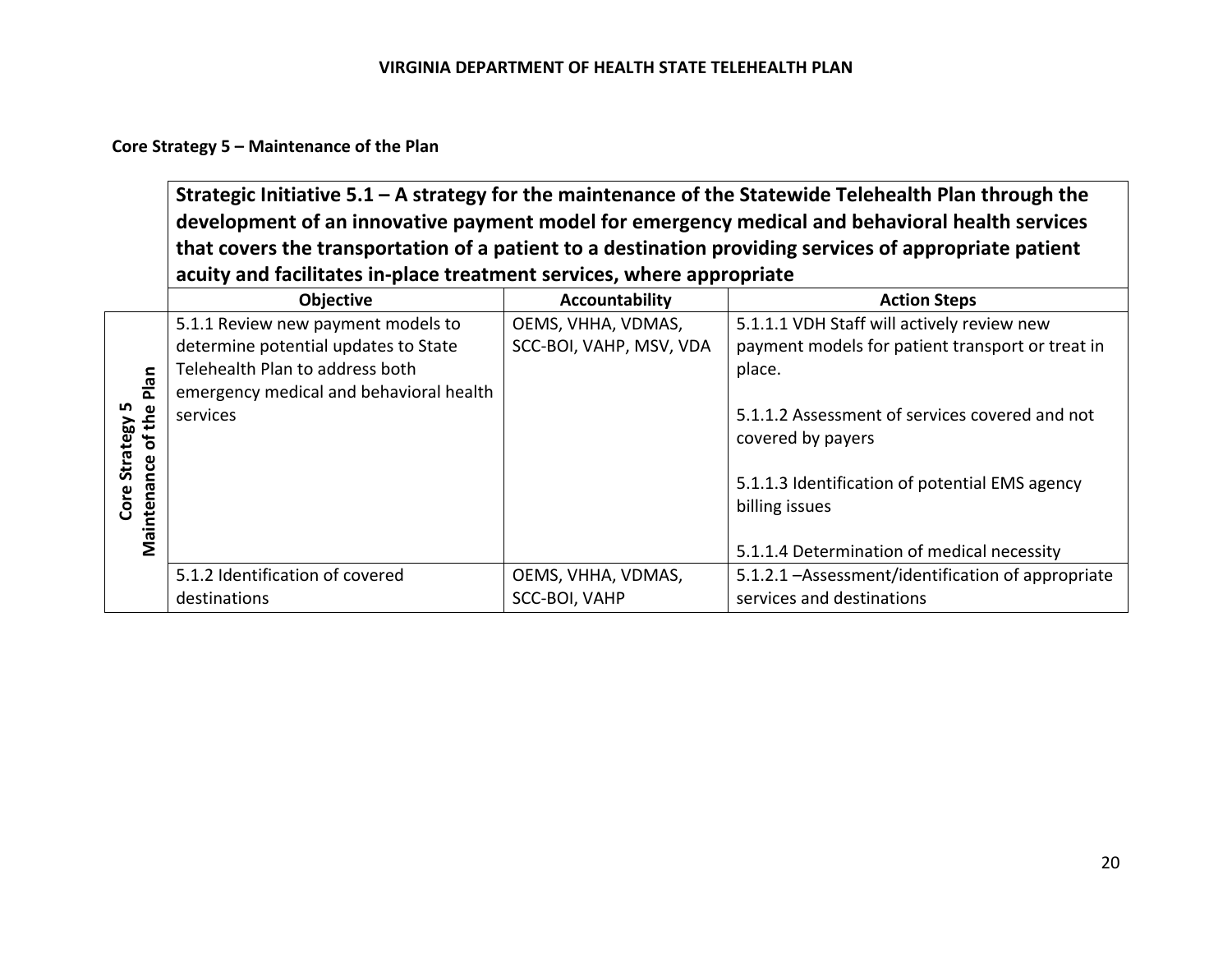**Strategic Initiative 5.2 – A strategy for the maintenance of the Statewide Telehealth Plan through the development of collaborate and uniform operating procedures for establishing and recording patient informed consent for the use of telehealth services that are easily accessible by those medical professionals engaging in telehealth services** 

|                  | <b>Objective</b>                         | Accountability    | <b>Action Steps</b>                               |
|------------------|------------------------------------------|-------------------|---------------------------------------------------|
|                  | 5.2.1 - Determination of consent         | VDH, VHHA, VDMAS, | 5.2.1.1 - Review existing state and payer consent |
|                  | requirements                             | VAHP, MSV, VDA    | requirements                                      |
| Plan             |                                          |                   |                                                   |
| LN.              | 5.2.2 – Development of a patient consent | VDH, VHHA, VDMAS, | 5.2.2.1 – Identification of minimum information   |
| of the           | form, or similar                         | VAHP, MSV, VDA    | required                                          |
| Strategy         |                                          |                   |                                                   |
| nce              |                                          |                   | 5.2.2.2 – Evaluation of current similar forms for |
| Maintena<br>Core |                                          |                   | applicability                                     |
|                  |                                          |                   |                                                   |
|                  |                                          |                   | 5.2.2.3 - Determination of including consent into |
|                  |                                          |                   | telehealth workflow                               |
|                  |                                          |                   |                                                   |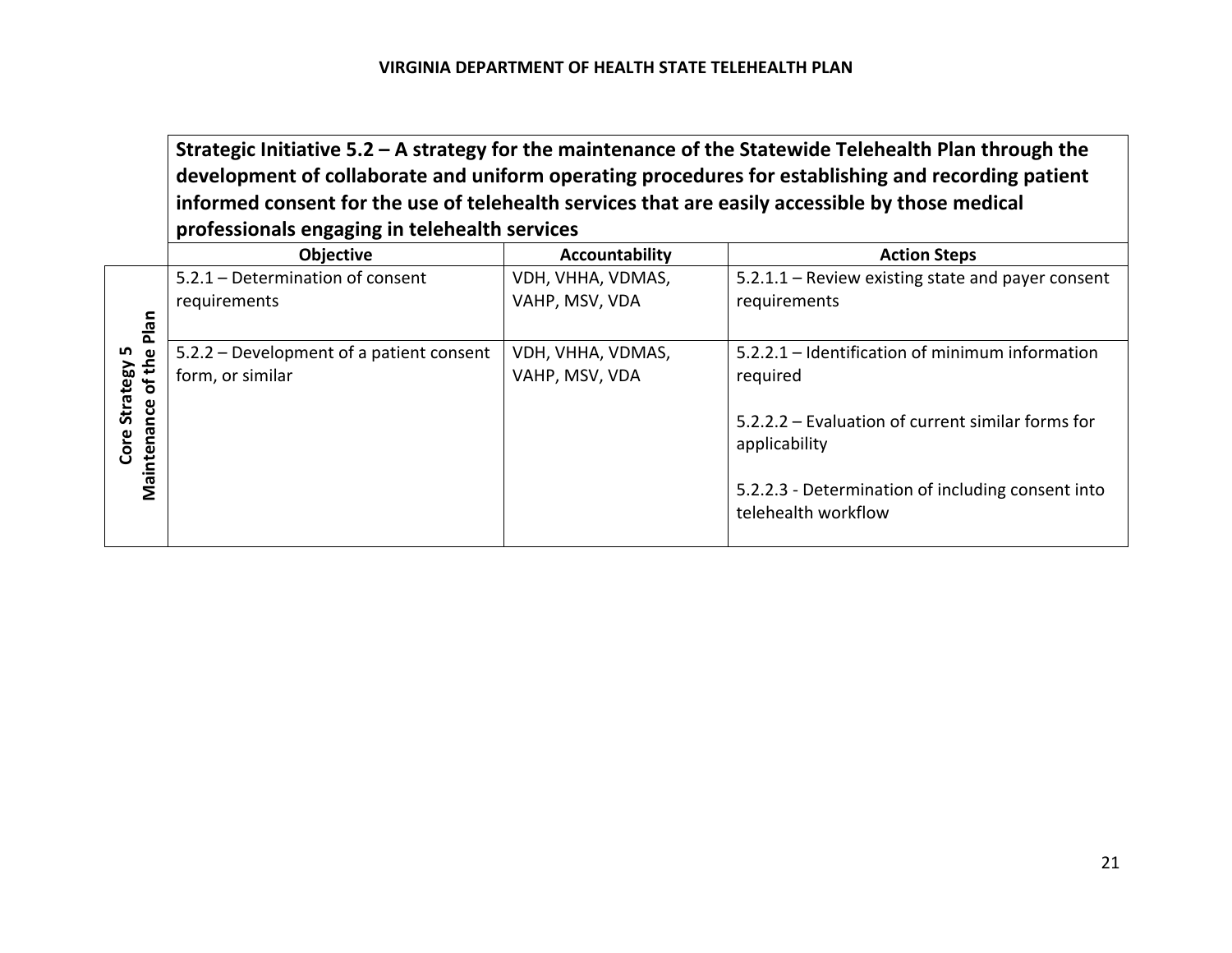|                            | Strategic Initiative $5.3 - A$ strategy for the maintenance of the Statewide Telehealth Plan through<br>appropriate liability protection for providers involved in such telehealth consultation and treatment |                                                                 |                                                                        |
|----------------------------|---------------------------------------------------------------------------------------------------------------------------------------------------------------------------------------------------------------|-----------------------------------------------------------------|------------------------------------------------------------------------|
|                            | <b>Objectives</b>                                                                                                                                                                                             | Accountability                                                  | <b>Action Steps</b>                                                    |
|                            | 5.3.1 Work with liability insurance<br>carriers on standard language to ensure<br>telehealth activities are part of standard                                                                                  | VHHA, VDMAS, VAHP, SCC-<br>BOI, VOATG, MSV, VDA,<br><b>DHRM</b> | 5.3.1.1 Determine standard liability coverage<br>policy language       |
| Plan<br>of the<br>Strategy | liability coverage policies                                                                                                                                                                                   |                                                                 | 5.3.1.2 Determine potential areas of risk for<br>telehealth activities |
| Maintenance<br>Core        |                                                                                                                                                                                                               |                                                                 |                                                                        |
|                            |                                                                                                                                                                                                               |                                                                 |                                                                        |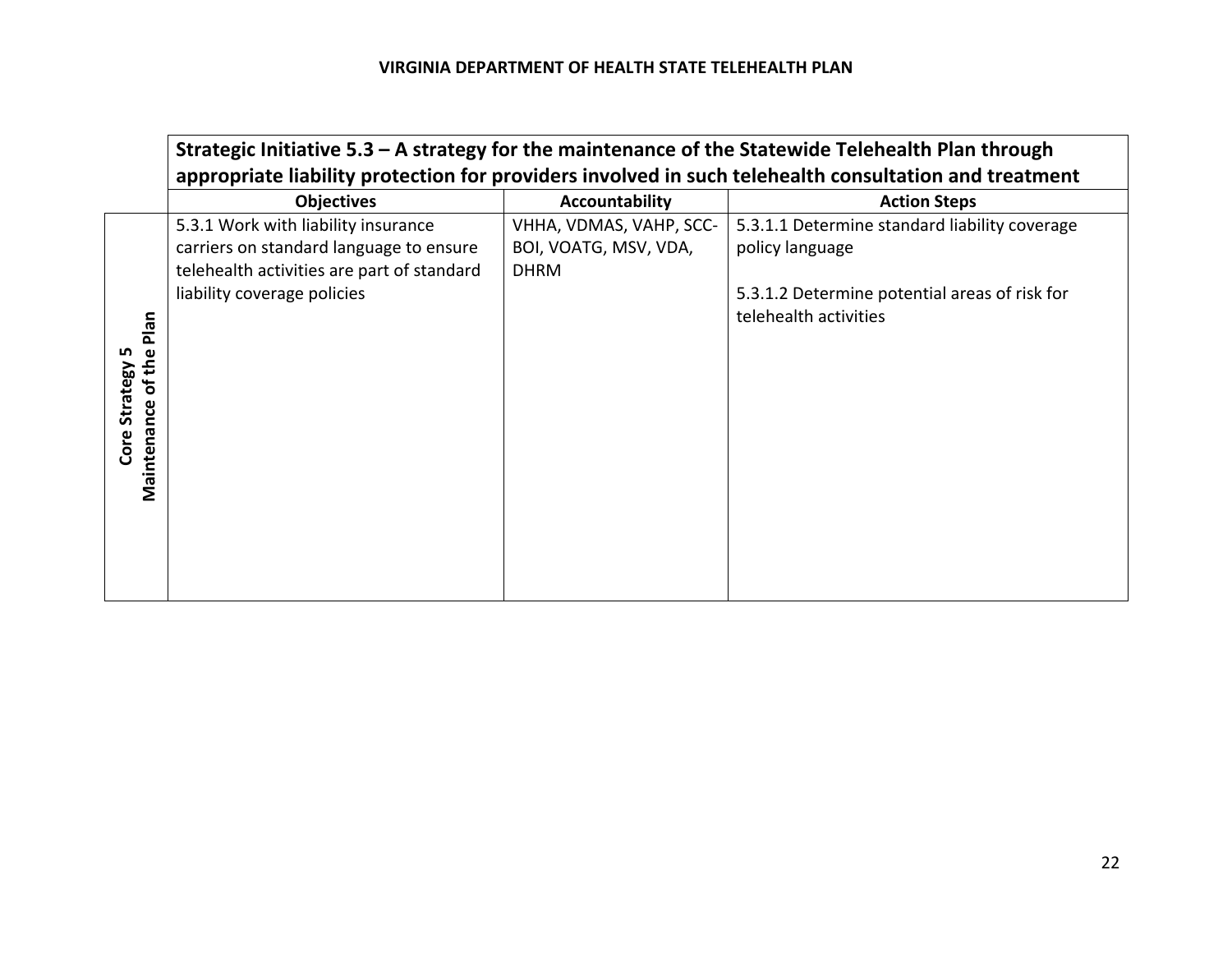# **Core Strategy 6 – Data Collection**

| Strategic Initiative 6.1 – A strategy for the collection of data regarding the use of telehealth services in |
|--------------------------------------------------------------------------------------------------------------|
| $\vert$ the delivery of inpatient and outpatient services, behavioral health services, treatment of chronic  |
| lillnesses, remote patient monitoring, and emergency medical services to determine the effect of use of      |
| telehealth services on the medical service system in the Commonwealth                                        |

|                                                    | <b>Objective</b>                                                                                         | Accountability           | <b>Action Steps</b>                                                                                                                                                                                                                                                                                                                                                                                                                                                                     |
|----------------------------------------------------|----------------------------------------------------------------------------------------------------------|--------------------------|-----------------------------------------------------------------------------------------------------------------------------------------------------------------------------------------------------------------------------------------------------------------------------------------------------------------------------------------------------------------------------------------------------------------------------------------------------------------------------------------|
|                                                    | 6.1.1 Minimum documentation                                                                              | VDMAS, VDSS, third party | 6.1.1.1 Determination of minimum                                                                                                                                                                                                                                                                                                                                                                                                                                                        |
|                                                    | requirements                                                                                             | payors                   | documentation requirements                                                                                                                                                                                                                                                                                                                                                                                                                                                              |
| ဖ<br>Collection<br><b>Strategy</b><br>Core<br>Data | 6.1.2 Establishment and maintenance of a<br>registry of businesses performing<br>telehealth in the state | VDMAS, SCC, VDHP, VDH    | 6.1.1.2 Development of necessary Medicaid<br>policies related to the consulting provider's report<br>back to the requesting provider (if necessary)<br>6.1.1.3 Implementation of use of procedure code<br>modifiers which allows tracking of telehealth use<br>and reduces undue paperwork burden and cost<br>6.1.2.1 Development of a process to identify<br>businesses/entities performing telehealth services<br>6.1.2.2 Posting of the business registry to<br>appropriate websites |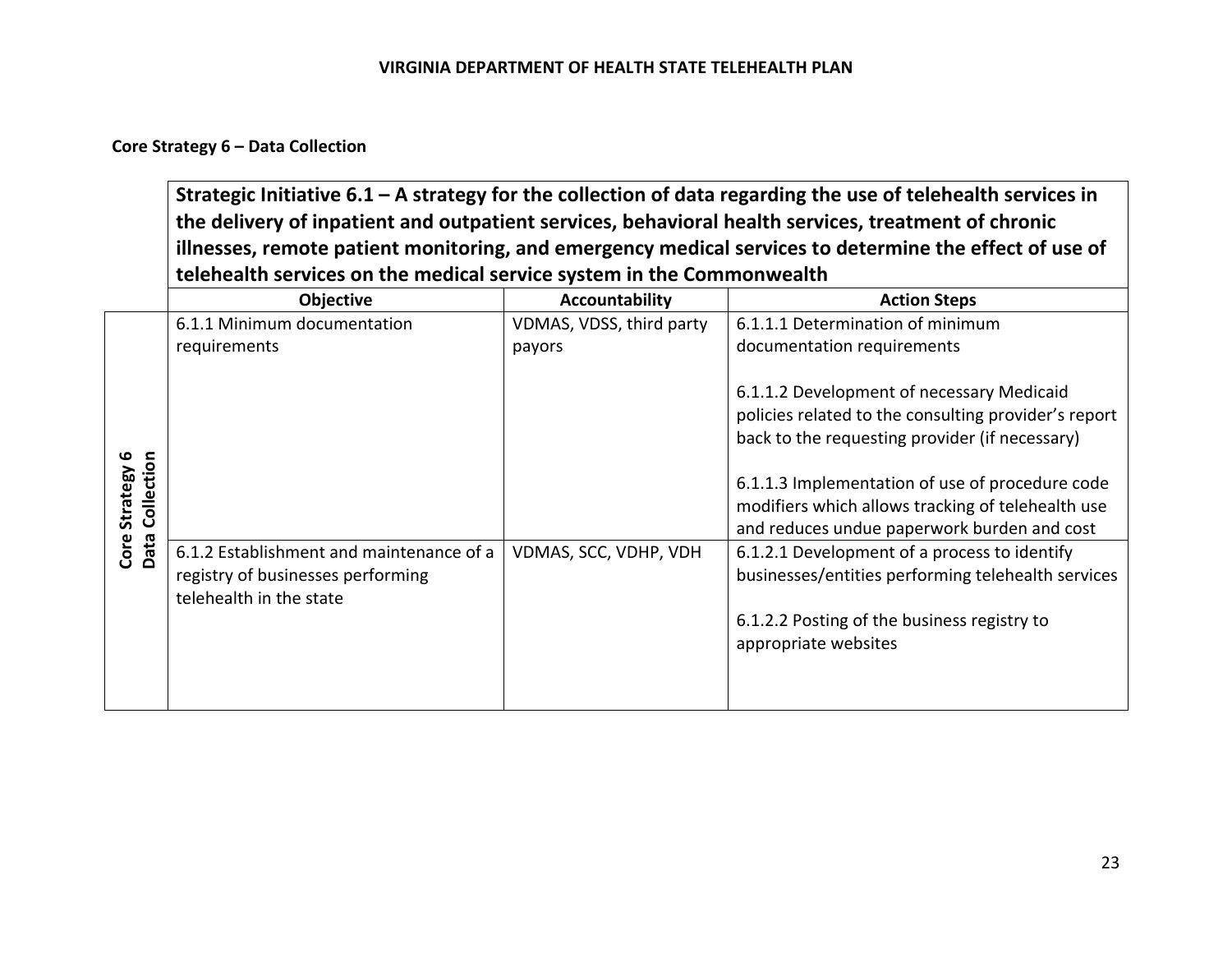|                                        | Strategic Initiative 6.2 - The data collection strategy shall include the potential for reducing unnecessary<br>inpatient hospital stays, particularly among patients with chronic illnesses or conditions |                                                        |                                                                                                                                                                    |
|----------------------------------------|------------------------------------------------------------------------------------------------------------------------------------------------------------------------------------------------------------|--------------------------------------------------------|--------------------------------------------------------------------------------------------------------------------------------------------------------------------|
|                                        | <b>Objective</b>                                                                                                                                                                                           | Accountability                                         | <b>Action Steps</b>                                                                                                                                                |
|                                        | 6.2.1 Development of QA/QI/QM process<br>to evaluate effective telehealth consults,<br>timelines, and outcomes to that of<br>inpatient hospital patients where patient<br>similarities existed             | VHHA, VDMAS, MSV, VDA,<br>VDBHDS, VDDHH, DVBI,<br>VHQC | 6.2.1.1 Identify methodology for collecting and<br>evaluating current patient data in both categories<br>for determination in deployment of telehealth<br>services |
| Collection<br>Strategy<br>Data<br>Core | 6.2.2 Evaluation of patients where<br>screenings via telehealth could have<br>reduced or eliminated unnecessary<br>emergency department visits                                                             | VHHA, VDMAS                                            | 6.2.2.1 Identify methodology to determine patient<br>populations where telehealth could prevent<br>future emergency department visits                              |
|                                        | 6.2.3 Identification of areas where<br>telehealth could prevent hospitalizations<br>from SNF                                                                                                               | VHHA, VDMAS, VDSS, OLC,<br><b>VHCA, VDARS</b>          | 6.2.3.1 Identify and encourage patients in SNFs to<br>utilize telehealth services                                                                                  |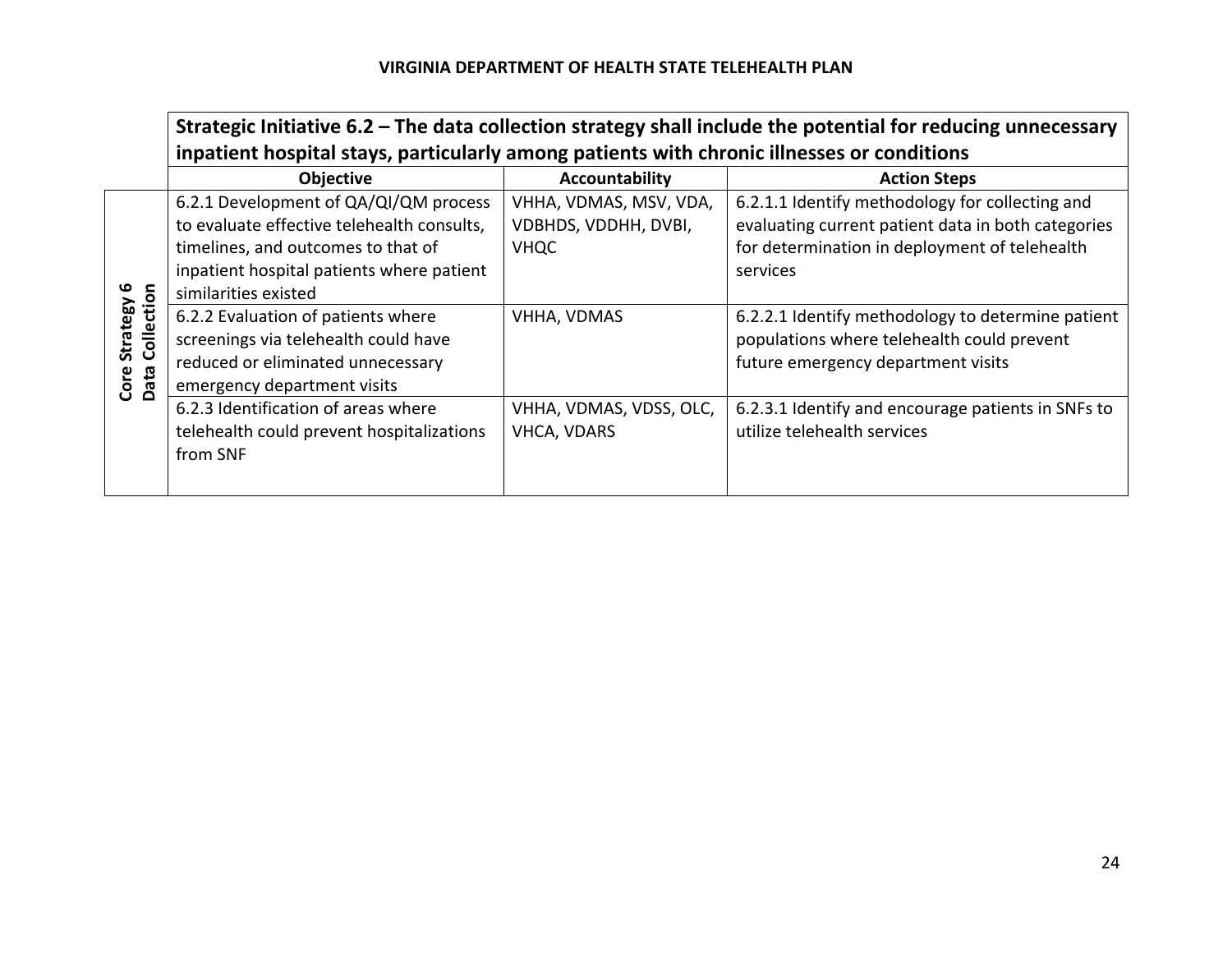|                             | Strategic Initiative $6.3$ – The data collection strategy shall include the impact of the use of telehealth<br>services on patient morbidity, mortality, and the quality of life |                       |                                                                                            |
|-----------------------------|----------------------------------------------------------------------------------------------------------------------------------------------------------------------------------|-----------------------|--------------------------------------------------------------------------------------------|
|                             | <b>Objectives</b>                                                                                                                                                                | <b>Accountability</b> | <b>Action Steps</b>                                                                        |
| ڡ<br>Collection<br>Strategy | 6.3.1 Identification of the use of<br>telehealth in the in-hospital setting to<br>identify the specific inpatient unit,<br>purpose, and outcome                                  | VHHA, VDMAS, VDSS     | 6.3.1.1 Identification of the necessary<br>documentation elements and location             |
| Data<br>Core                | 6.3.2 Identification of specific telehealth<br>device utilization                                                                                                                | <b>VDH</b>            | 6.3.2.1 Generation of classification of telehealth<br>devices and frequency of utilization |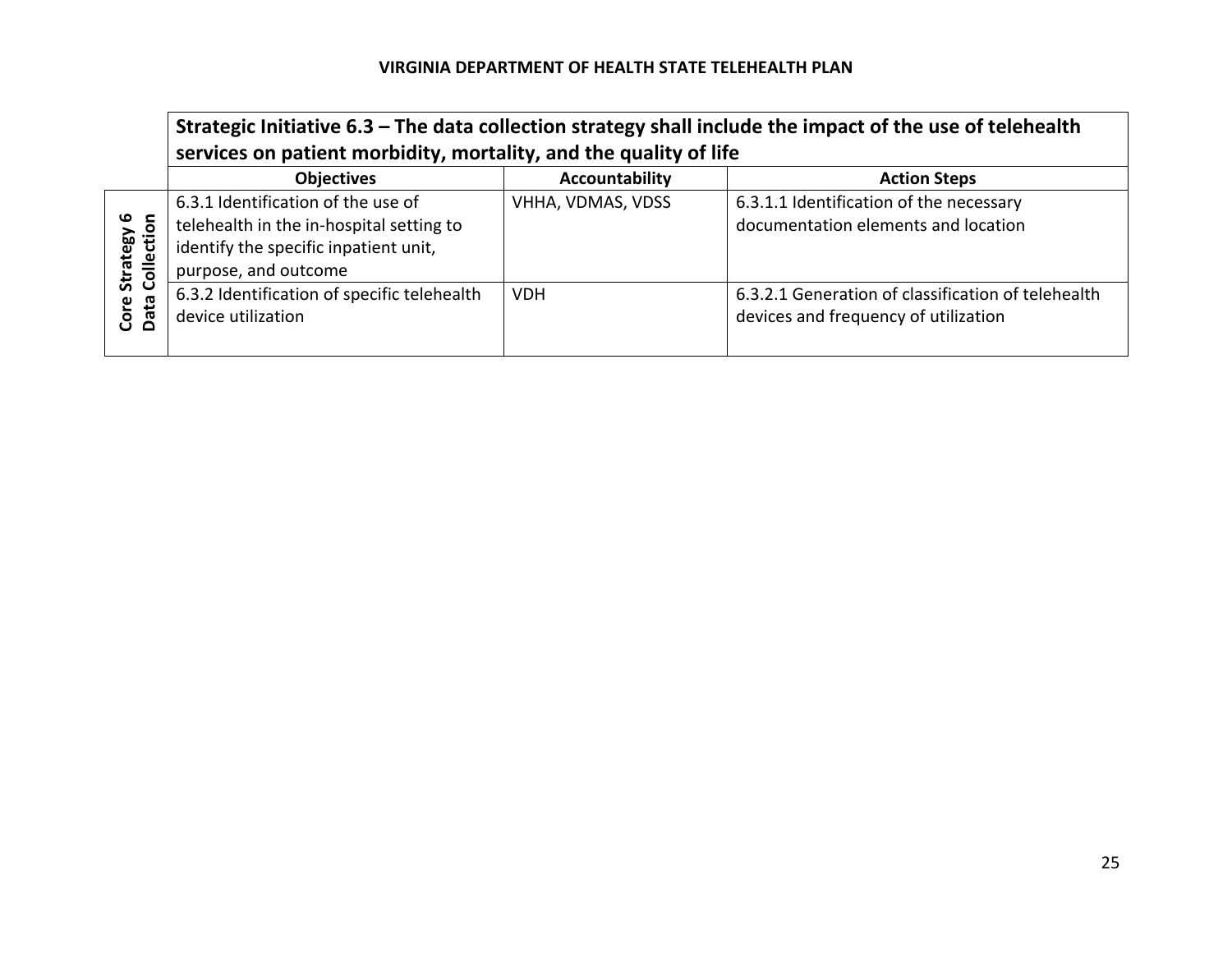|                             | Strategic Initiative 6.4 - The data collection strategy shall include the potential for reducing unnecessary<br>pre-hospital and inter-hospital transfers |                    |                                                                                                                                                                              |
|-----------------------------|-----------------------------------------------------------------------------------------------------------------------------------------------------------|--------------------|------------------------------------------------------------------------------------------------------------------------------------------------------------------------------|
|                             | <b>Objective</b>                                                                                                                                          | Accountability     | <b>Action Steps</b>                                                                                                                                                          |
| ڡ<br>Collection<br>Strategy | 6.4.1 Identification of service type when<br>consultation services are utilized                                                                           | OEMS, VHHA         | 6.4.1.1 Method for identifying live, interactive<br>telehealth consults in documentation for EMS<br>6.4.1.2. Method for identifying store and forward<br>consultation in EMS |
| Core<br>Data                | 6.4.2 Correct documentation of<br>HL7 8.8 Resource Healthcare Service<br>resources available at a location to include<br>virtual                          | <b>VHHA, VDMAS</b> | 6.4.2.1 Identification of facility resources to<br>include both dedicated physical structures as well<br>as the virtual environment                                          |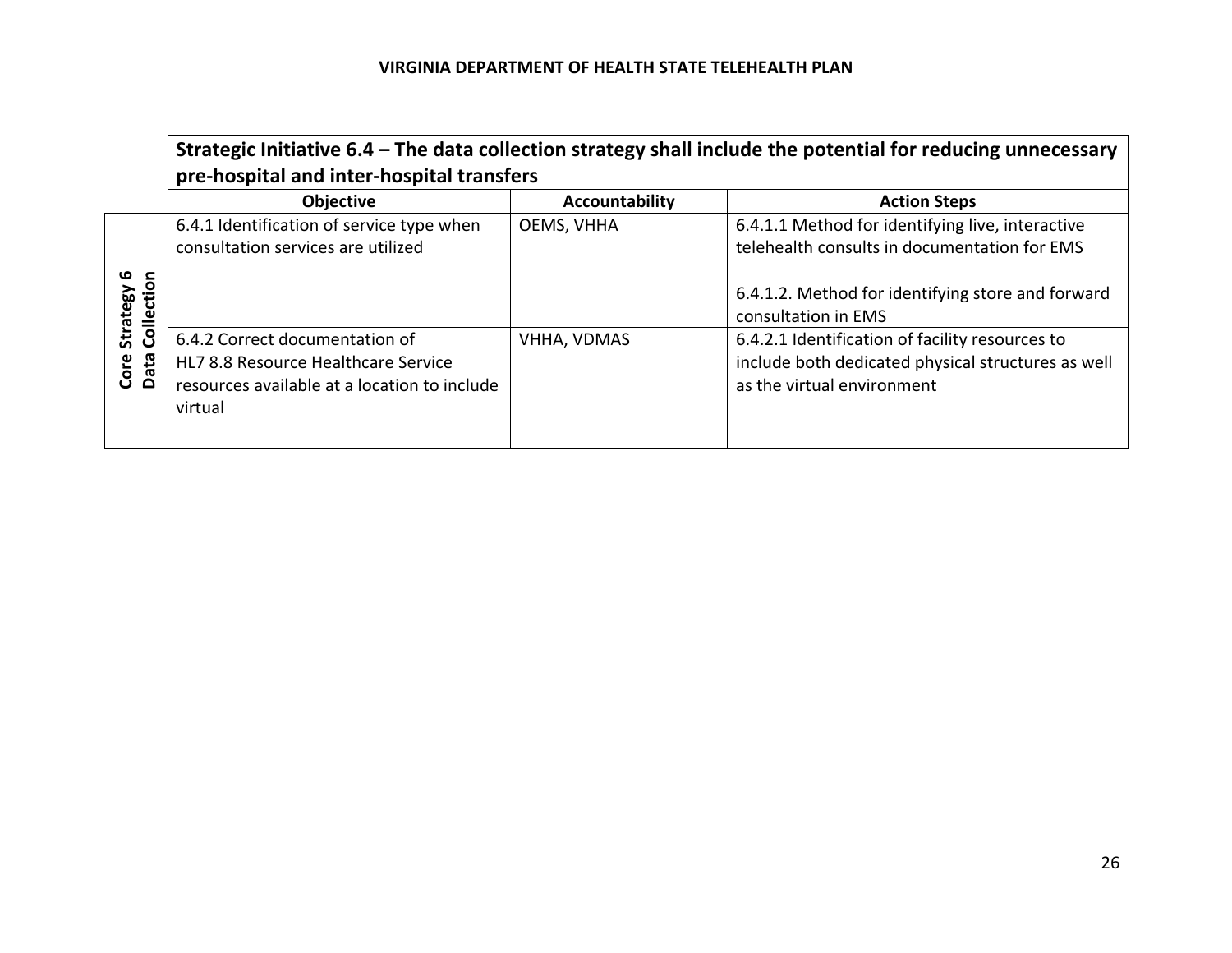|                                                 | health care services for all payers, including expenditures by third-party payers and out-of-pocket<br>expenditures by patients |                    | Strategic Initiative 6.5 - The data collection strategy shall include the impact on annual expenditures for                                                                                     |
|-------------------------------------------------|---------------------------------------------------------------------------------------------------------------------------------|--------------------|-------------------------------------------------------------------------------------------------------------------------------------------------------------------------------------------------|
|                                                 | <b>Objective</b>                                                                                                                | Accountability     | <b>Action Steps</b>                                                                                                                                                                             |
| ഥ<br>c<br>Collectio<br>Strategy<br>Data<br>Core | 6.5.1 Utilization of a modifier for all<br>procedure codes billed for telehealth<br>services                                    | <b>VDMAS, VDSS</b> | 6.5.1.1 Identification of procedure code modifiers<br>in use for services being provided via telehealth,<br>e.g. use of the GT or 95 modifier as an indicator of<br>live interactive telehealth |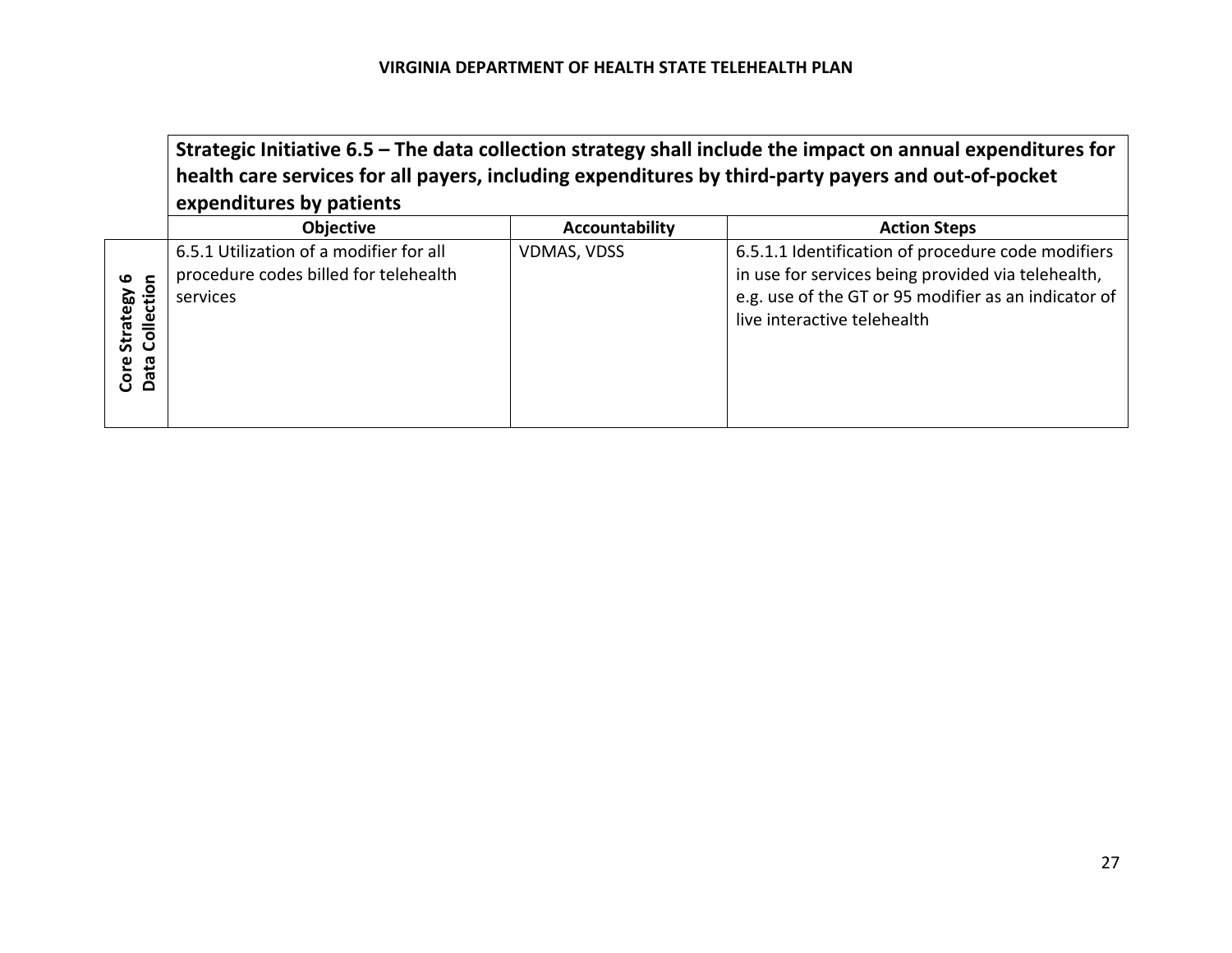# **Appendix A – Glossary of Commonly Used Acronyms**

| <b>CARES</b>    | Coronavirus Aid, Relief, and Economic Security Act     |  |
|-----------------|--------------------------------------------------------|--|
| <b>CDC</b>      | <b>Centers for Disease Control and Prevention</b>      |  |
| <b>CMS</b>      | <b>Centers for Medicare and Medicaid Services</b>      |  |
| <b>CPT</b>      | <b>Current Procedural Terminology</b>                  |  |
| <b>CSB</b>      | <b>Community Service Board</b>                         |  |
| <b>DOVA</b>     | Department of Veterans Affairs                         |  |
| <b>EMS</b>      | <b>Emergency Medical Services</b>                      |  |
| ET <sub>3</sub> | <b>Emergency Triage, Treat, and Transport</b>          |  |
| <b>FAPE</b>     | Free Appropriate Public Education                      |  |
| <b>FCC</b>      | <b>Federal Communications Commission</b>               |  |
| <b>FERPA</b>    | Family Educational Rights and Privacy Act              |  |
| <b>FHS</b>      | <b>Family Health Services</b>                          |  |
| HL7             | Health Level 7                                         |  |
| <b>LABA</b>     | Licensed Assistant Behavior Analyst                    |  |
| <b>LBA</b>      | <b>Licensed Behavior Analyst</b>                       |  |
| <b>LEA</b>      | <b>Local Education Agency</b>                          |  |
| <b>MSV</b>      | Medical Society of Virginia                            |  |
| <b>OCOM</b>     | State Health Commissioner's Office                     |  |
| <b>OHE-SORH</b> | Office of Health Equity - State Office of Rural Health |  |
| <b>OLC</b>      | Office of Licensure and Certification                  |  |
| <b>OT</b>       | <b>Occupational Therapy</b>                            |  |
| <b>PHE</b>      | <b>Public Health Emergency</b>                         |  |
| <b>PPE</b>      | Personal Protective Equipment                          |  |
| PT              | <b>Physical Therapy</b>                                |  |
| <b>SCC-BOI</b>  | State Corporation Commission - Bureau of Insurance     |  |
| <b>SLP</b>      | Speech Language Pathology                              |  |
| <b>SNF</b>      | <b>Skilled Nursing Facility</b>                        |  |
| <b>STHP</b>     | <b>State Telehealth Plan</b>                           |  |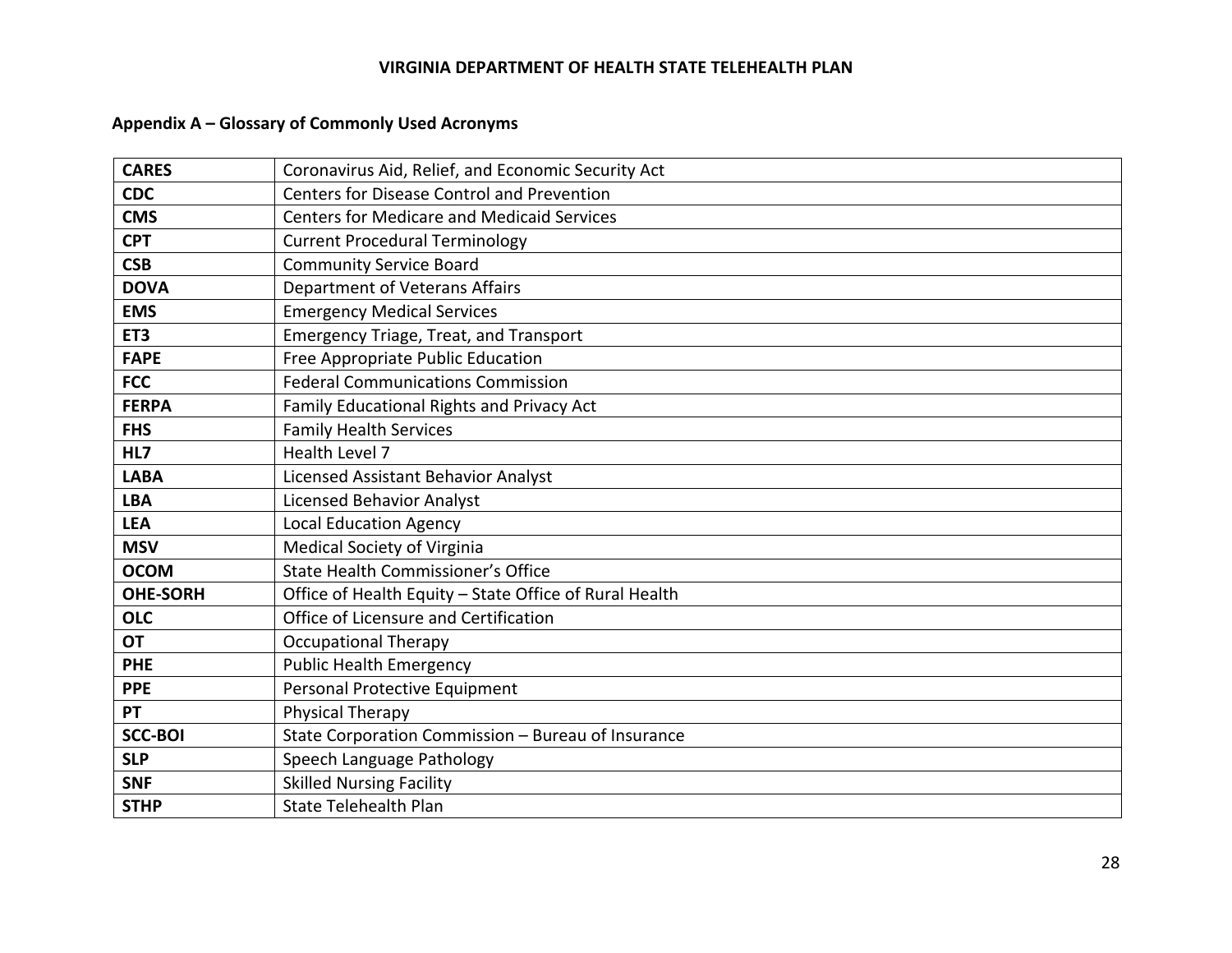# **Appendix A – Glossary of Commonly Used Acronyms (Cont.)**

| <b>VAFCC</b>  | Virginia Association of Free and Charitable Clinics                 |  |
|---------------|---------------------------------------------------------------------|--|
| <b>VAHP</b>   | Virginia Association of Health Plans                                |  |
| <b>VBPD</b>   | Virginia Board for People with Disabilities                         |  |
| <b>VCC</b>    | Virginia Commonwealth Connect                                       |  |
| <b>VCHA</b>   | Virginia Community Healthcare Association                           |  |
| <b>VCIT</b>   | Virginia Center for Innovative Technology                           |  |
| <b>VDA</b>    | Virginia Dental Association                                         |  |
| <b>VDARS</b>  | Virginia Department for Aging and Rehabilitative Services           |  |
| <b>VDBHDS</b> | Virginia Department of Behavioral Health and Developmental Services |  |
| <b>VDBVI</b>  | Virginia Department for the Blind and Vision Impaired               |  |
| <b>VDDHH</b>  | Virginia Department for the Deaf and Hard of Hearing                |  |
| <b>VDEM</b>   | Virginia Department of Emergency Management                         |  |
| <b>VDH</b>    | Virginia Department of Health                                       |  |
| <b>VDHCD</b>  | Virginia Department of Housing and Community Development            |  |
| <b>VDHP</b>   | Virginia Department of Health Professions                           |  |
| <b>VDMAS</b>  | Virginia Department of Medical Assistance Services                  |  |
| <b>VDOC</b>   | Virginia Department of Corrections                                  |  |
| <b>VDOE</b>   | Virginia Department of Education                                    |  |
| <b>VDOT</b>   | Virginia Department of Transportation                               |  |
| <b>VDSS</b>   | Virginia Department of Social Services                              |  |
| <b>VHCA</b>   | Virginia Health Care Association                                    |  |
| <b>VHHA</b>   | Virginia Hospital and Healthcare Association                        |  |
| <b>VHQC</b>   | Virginia Health Quality Center                                      |  |
| <b>VHWDA</b>  | Virginia Health Workforce Development Authority                     |  |
| <b>VITA</b>   | Virginia Information Technologies Agency                            |  |
| <b>VNA</b>    | Virginia Nurses Association                                         |  |
| <b>VOATG</b>  | Virginia Office of the Attorney General                             |  |
| <b>VRHA</b>   | Virginia Rural Health Association                                   |  |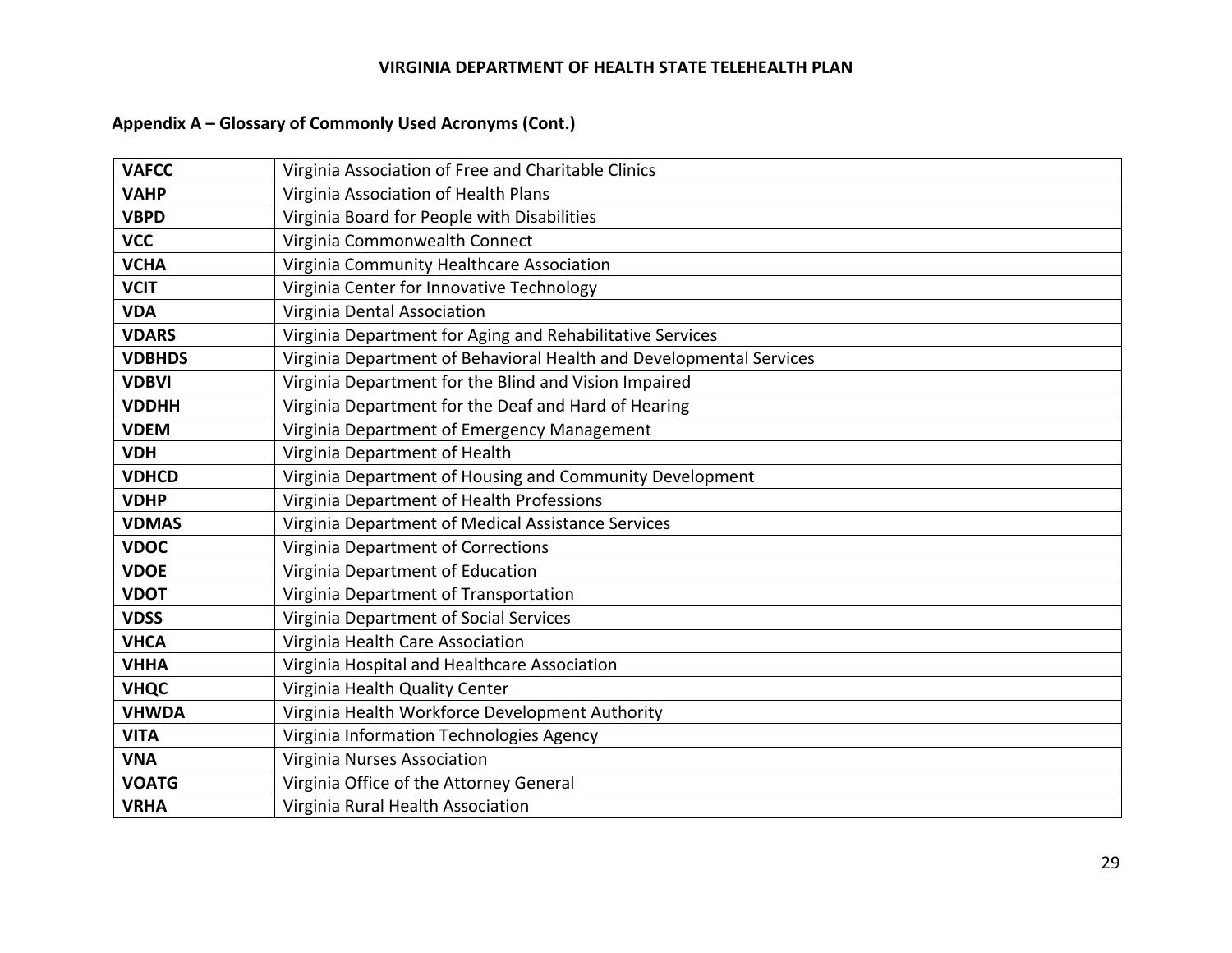# **Appendix A – Glossary of Commonly Used Acronyms (Cont.)**

| <b>VSDB</b> | <b>Blind</b><br>$\cdots$<br>the<br>Virginia<br><b>-10</b><br>tor<br>`the i<br>Deaf and<br>ומסר<br>эu |
|-------------|------------------------------------------------------------------------------------------------------|
| <b>VTN</b>  | . .<br>. relehealth<br>Network<br>Virginia                                                           |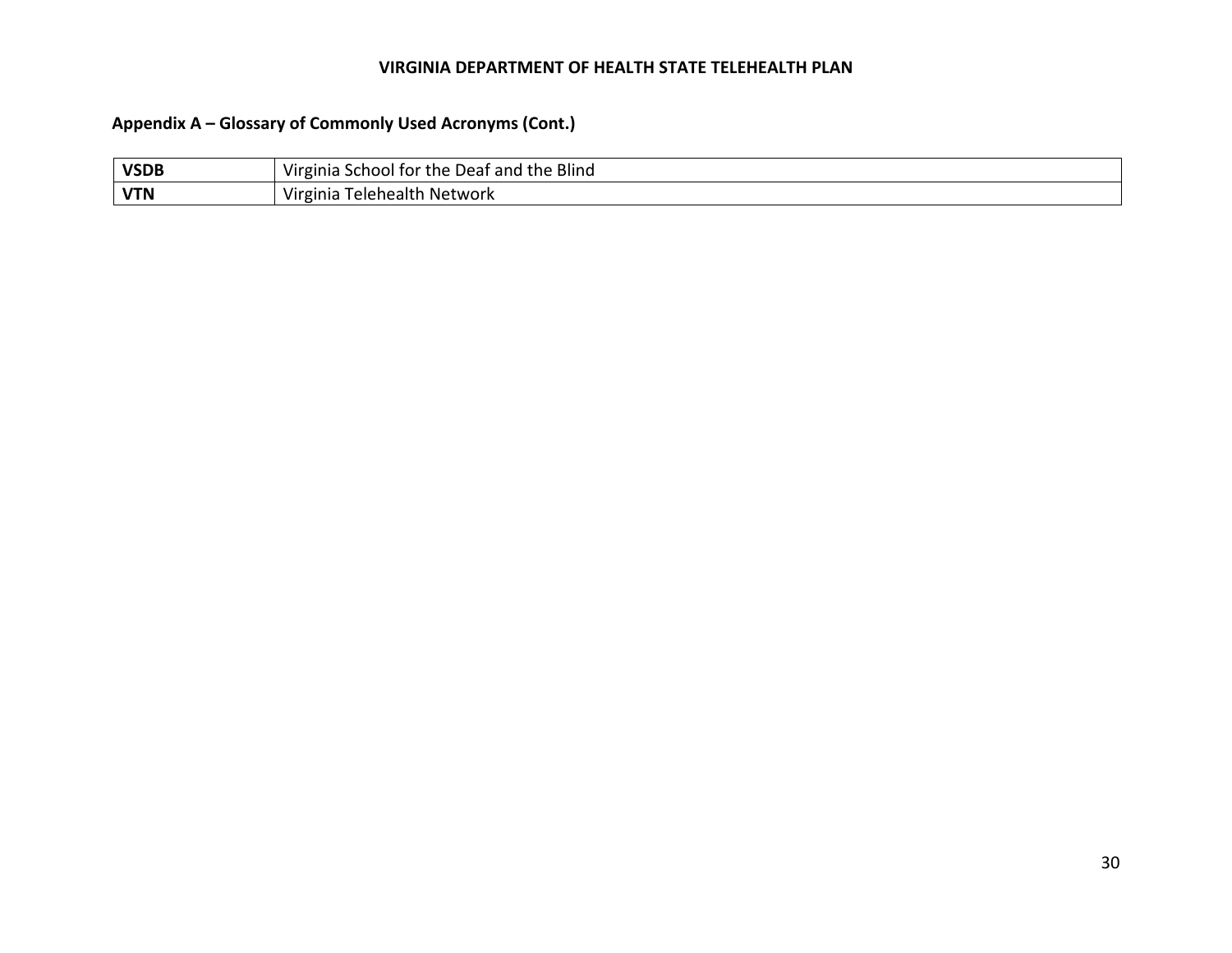#### **Appendix B – Glossary of Terms**

**Remote patient monitoring services** ‐ the delivery of home health services using telecommunications technology to enhance the delivery of home health care, including monitoring of clinical patient data such as weight, blood pressure, pulse, pulse oximetry, blood glucose, and other condition‐specific data; medication adherence monitoring; and interactive video conferencing with or without digital image upload

**Store‐and‐forward Technologies** –the technologies that allow for the electronic transmission of dental and health information, including images, photographs, documents, and health histories, through a secure communications system **Telehealth services** ‐ the use of telecommunications and information technology to provide access to health assessments, diagnosis, intervention, consultation, supervision, and information across distance

● Telehealth services includes the use of such technologies as telephones, facsimile machines, electronic mail systems, storeand‐forward technologies, and remote patient monitoring devices that are used to collect and transmit patient data for monitoring and interpretation. Nothing in this definition shall be construed or interpreted to amend the appropriate establishment of a bona fide practitioner-patient relations, as defined in § 54.1-3303.

**GT Modifier** – the procedure code modifier to be entered in the procedure modifier field for both claims, which indicates that telehealth was used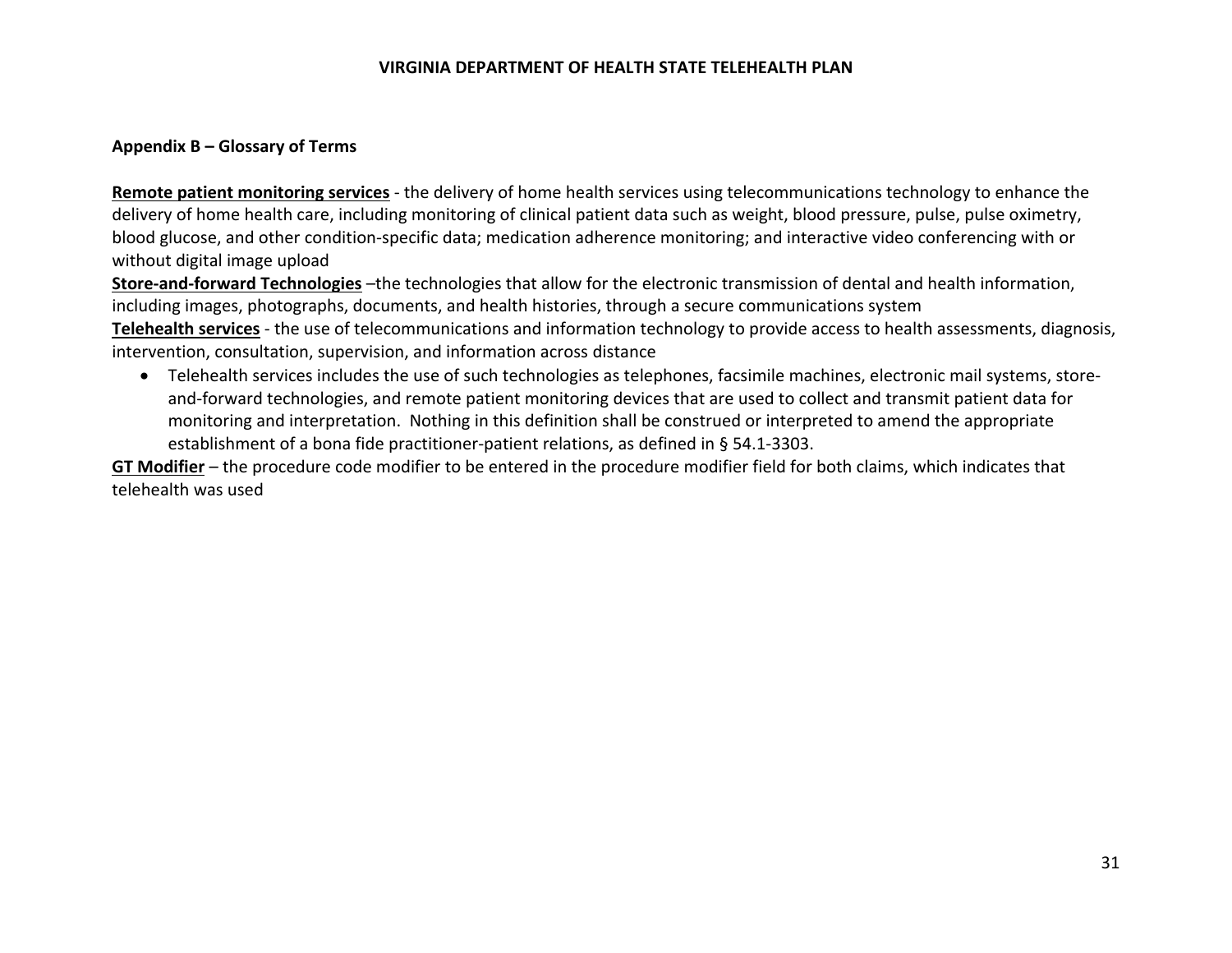#### **Appendix C – Resources**

In developing this plan, several resources were used in addition to meetings and interviews with VDH staff and many stakeholders.

- Code of Virginia: §32.1-122.03 Statewide Telehealth Plan. https://lis.virginia.gov/cgibin/legp604.exe?201+ful+CHAP0729+pdf
- Code of Virginia: §38.2-3418.16. Coverage for telemedicine services. Definitions of remote patient monitoring services and telemedicine services. https://law.lis.virginia.gov/vacode/title38.2/chapter34/section38.2‐3418.16/
- Code of Virginia: §54.1-2700. Definitions. Defines Store-and-forward technologies. https://law.lis.virginia.gov/vacode/title54.1/chapter27/section54.1‐2700/
- Code of Virginia: §32.1-122.03. State Health Plan https://law.lis.virginia.gov/vacode/title32.1/chapter4/section32.1-122.03/
- Code of Virginia: §32.1‐111.3. Statewide Emergency Medical Services plan; Trauma Triage Plan; Stroke Triage Plan. https://law.lis.virginia.gov/vacode/title32.1/chapter4/section32.1-111.3/
- Virginia Department of Health, Office of Emergency Medical Services, Statewide Emergency Medical Services Plan. https://www.vdh.virginia.gov/content/uploads/sites/23/2020/06/2020‐2022‐State‐EMS‐Plan‐FINAL‐Approved‐BOH‐4‐Jun‐ 19.pdf
- Koonin, Lisa M, et al. "Trends in the Use of Telehealth During the Emergence of the COVID‐19 Pandemic." *Morbidity and Mortality Weekly Report*, vol. 69, no. 43, 30 Oct. 2020, pp. 1595–1599., www.cdc.gov/mmwr/volumes/69/wr/mm6943a3.htm.
- https://lis.virginia.gov/cgi‐bin/legp604.exe?201+sum+HB1332&201+sum+HB1332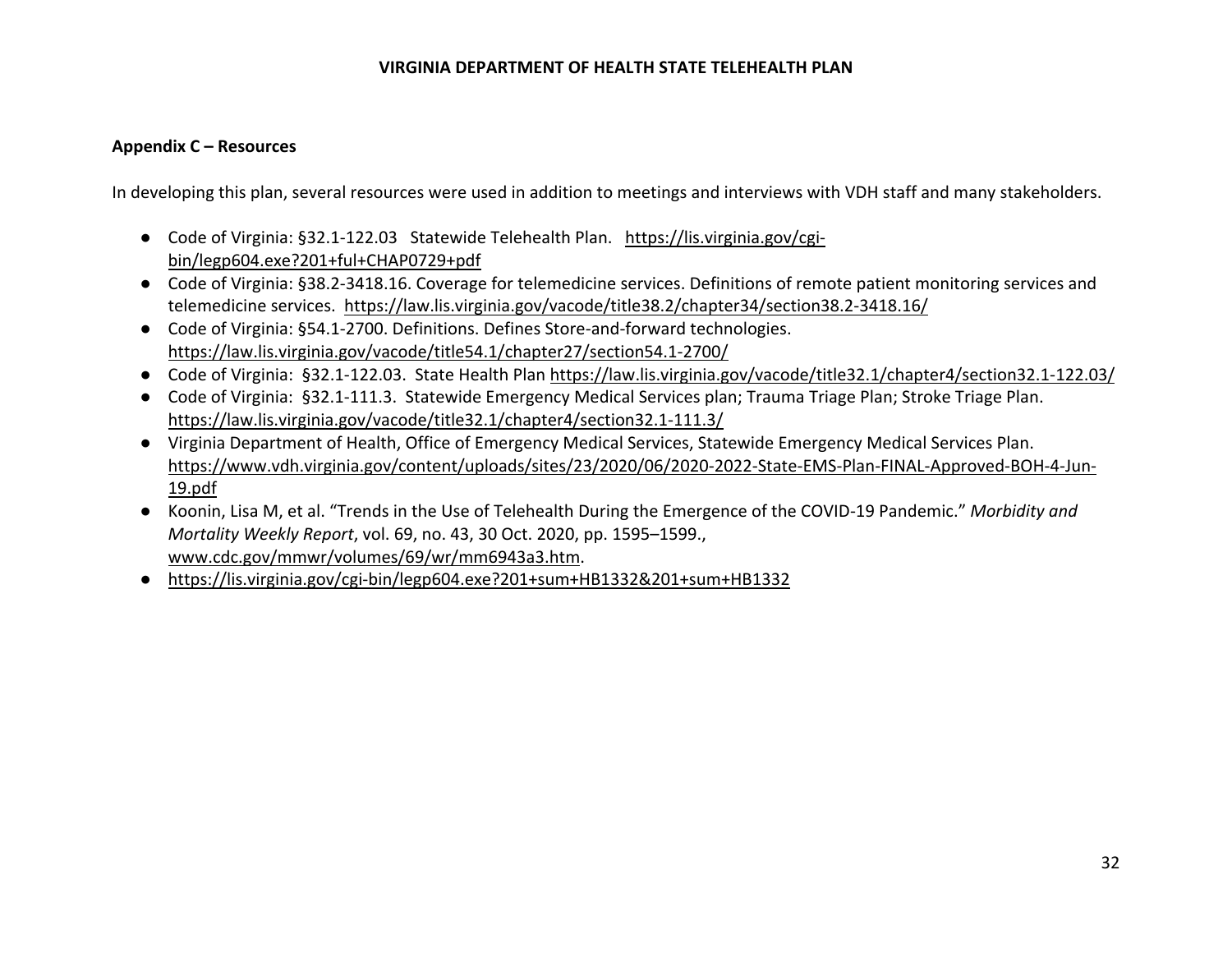#### **Appendix D – Stakeholder Responses**

To obtain written feedback, all workgroup members were asked to respond in survey form to specific questions related to content inclusion. Twenty‐five responses were entered into the survey tool.

Workgroup members were asked to respond to the following survey questions:

- What are the best case examples implemented with COVID-19 telehealth practices that should be included in the state telehealth plan?
- What are the proposed criteria for use of telehealth services?
- Which strategies should be utilized for integration of this plan into preexisting state level plans?

What maintenance should be conducted on the statewide telehealth plan?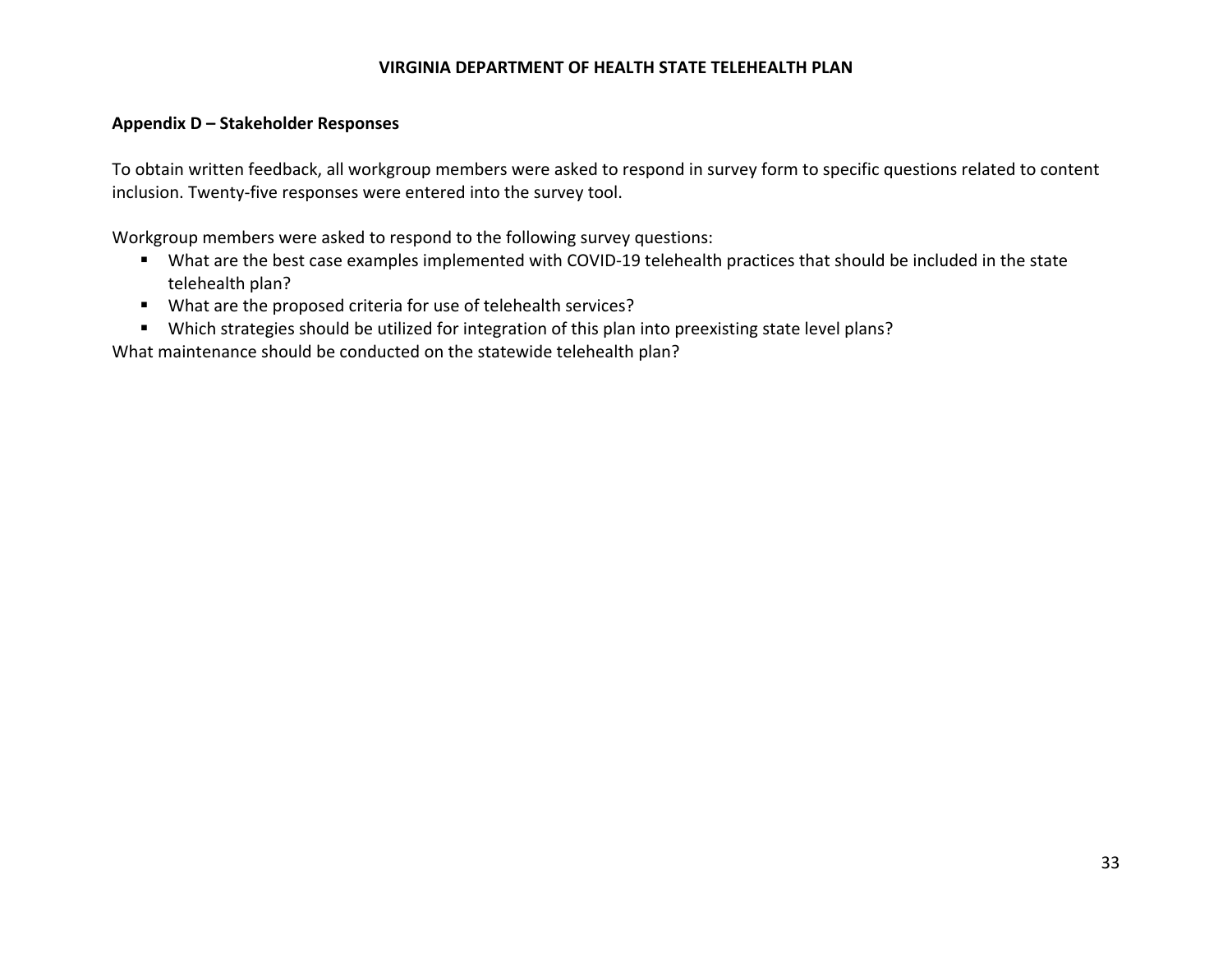# **Appendix D – Stakeholder Responses (Cont.)**

| <b>Political/Financial</b>                                                                                          | <b>Social</b>                                                                    | <b>Educational</b>                      | <b>Clinical</b>                                                         | Administrative                                                                                                               |
|---------------------------------------------------------------------------------------------------------------------|----------------------------------------------------------------------------------|-----------------------------------------|-------------------------------------------------------------------------|------------------------------------------------------------------------------------------------------------------------------|
| High cost of technology<br>infrastructure and the<br>acquisition of technology                                      | Fear of technology/lack<br>of technology                                         | Lack of health literacy                 | Lack of training on chronic<br>disease management                       | Provider shortage:<br>Maldistribution                                                                                        |
| Lack of/inadequate<br>reimbursement                                                                                 | Lack of access to<br>telehealth technologies                                     | Lack of benefit literacy                | Lack of population based<br>practice                                    | Lack of understanding of how<br>to use population health data<br>and data in general                                         |
| Lack of Telehealth Policy<br>(Reimbursement,<br>Incentives, HIPAA,<br>Credentialing and<br>Privileging, Licensure)  | Social Determinants of<br>Health (Poverty, Lack of<br><b>Access to Services)</b> | Lack of compliance                      | Fear of liability                                                       | Insufficient leveraging of<br>interdisciplinary/interprofessio<br>nal teams (ability to use the<br>right level of providers) |
| State laws that restrict<br>information transfer<br>between behavioral<br>health and other health<br>care providers | Broadband/bandwidth<br>issues                                                    | Lack of understanding<br>of medications | Lack of integration<br>between behavioral<br>health and physical health | Need to focus on high<br>priority/risk populations                                                                           |
| Lack of standardized<br>technologies                                                                                | Insufficient leveraging of<br>remote patient<br>monitoring technologies          |                                         | <b>Fragmentation of Services</b>                                        | Lack of training for caregivers<br>on how to best manage<br>patient conditions                                               |
| Lack of EHR adoption                                                                                                |                                                                                  |                                         |                                                                         | Lack of health information<br>exchange capabilities/lack of<br>interoperability                                              |

### **Workgroup Verbal Feedback: Barriers and Challenges**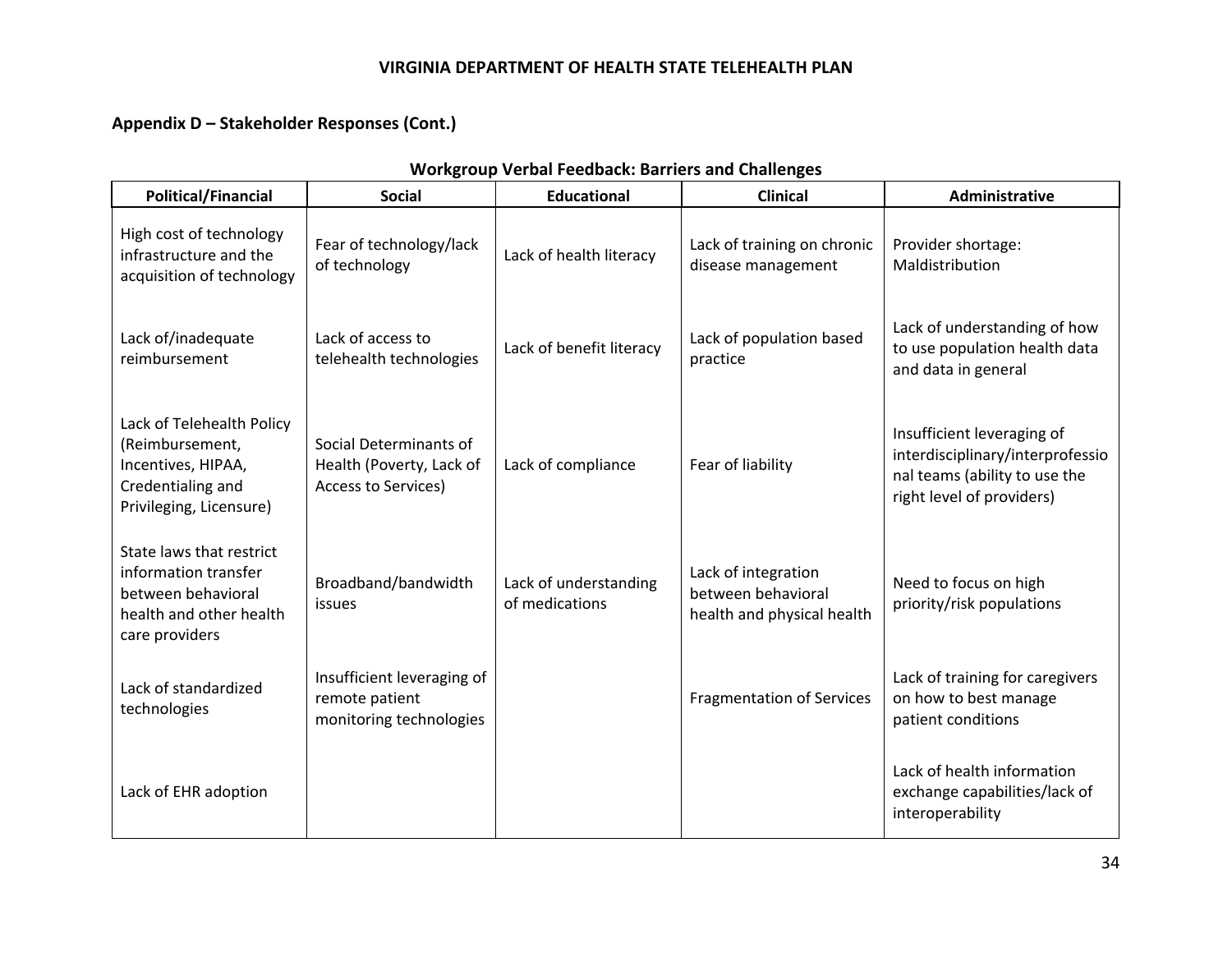#### **Appendix E – Exploring Opportunities to Expand Veterans Access to Telehealth**

The Commonwealth of Virginia is fortunate to be the home to over 721,000 Veterans. Virginia's Veterans population is the seventh‐ largest in the Nation and the highest per capita (1 in every 12 Virginians is a Veteran). Ensuring Veterans and eligible family members receive equitable access to the benefits and privileges they have earned is of the upmost importance.

The U.S. Department of Veterans Affairs' Veteran Health Administration (VHA) is the lead agency in providing quality delivery of healthcare to eligible Veterans and their family members. The VHA operates over 1,255 health care facilities across the Nation. This infrastructure includes over 170 medical centers, 1,074 outpatient sites and serves over 9 million Veterans every year. In Virginia, the VHA operates three VA Medical Centers (VAMCs) in Richmond, Salem, and Hampton, and is a part of three separate Veteran Integrated Service Networks (VISNs). The VHA also operates 23 individual community‐based outpatient clinics (CBOCs) which are spread across Virginia and are associated with one of the six VAMCs (3 inside of Va. and 3 outside).

In order to reach Veterans who do not have the economic means of owning or accessing smart phones or personal computers, and who live in communities that are unserved or underserved by broadband connectivity, in 2019 the VA announced a consortium of telehealth opportunities for Veterans who are eligible and enrolled in VHA healthcare. One of the flagship opportunities is the "Project‐Accessing Telehealth through Local Area Stations" (Project‐ATLAS). Project‐ATLAS consists of public‐private partnerships between a VAMC and a private/non‐governmental organization that identifies and commits a private space in which to host Veterans who have been prescribed telehealth appointments by the primary care physician at their enrolled VAMC.

Prior to the onset of the COVID‐19 pandemic in March, 2020, the VHA saw a surge in demand for alternative ways of connecting and reaching out to Veterans living in areas outside of a reasonable travel distance from the nearest VA healthcare infrastructure. From 2019‐2020, there was an over 200% increase in the number of completed telehealth appointments completed with the VHA's mobile app known as "VA Video Connect" and through sites at CBOCs that connect Veterans with their primary care or specialist physicians that may be hundreds of miles away. Since the beginning of the COVID‐19 pandemic in 2020, the VHA observed a 1000% increase in the number of telehealth appointments.

In order to expand points of access to existing telehealth programs offered by the VHA to Veterans living in rural communities or communities that are unserved/underserved by affordable and accessible broadband, the Commonwealth should research and invest in partnerships with the VA that utilize the modality and concept of the VA's Project‐ATLAS. Utilizing existing government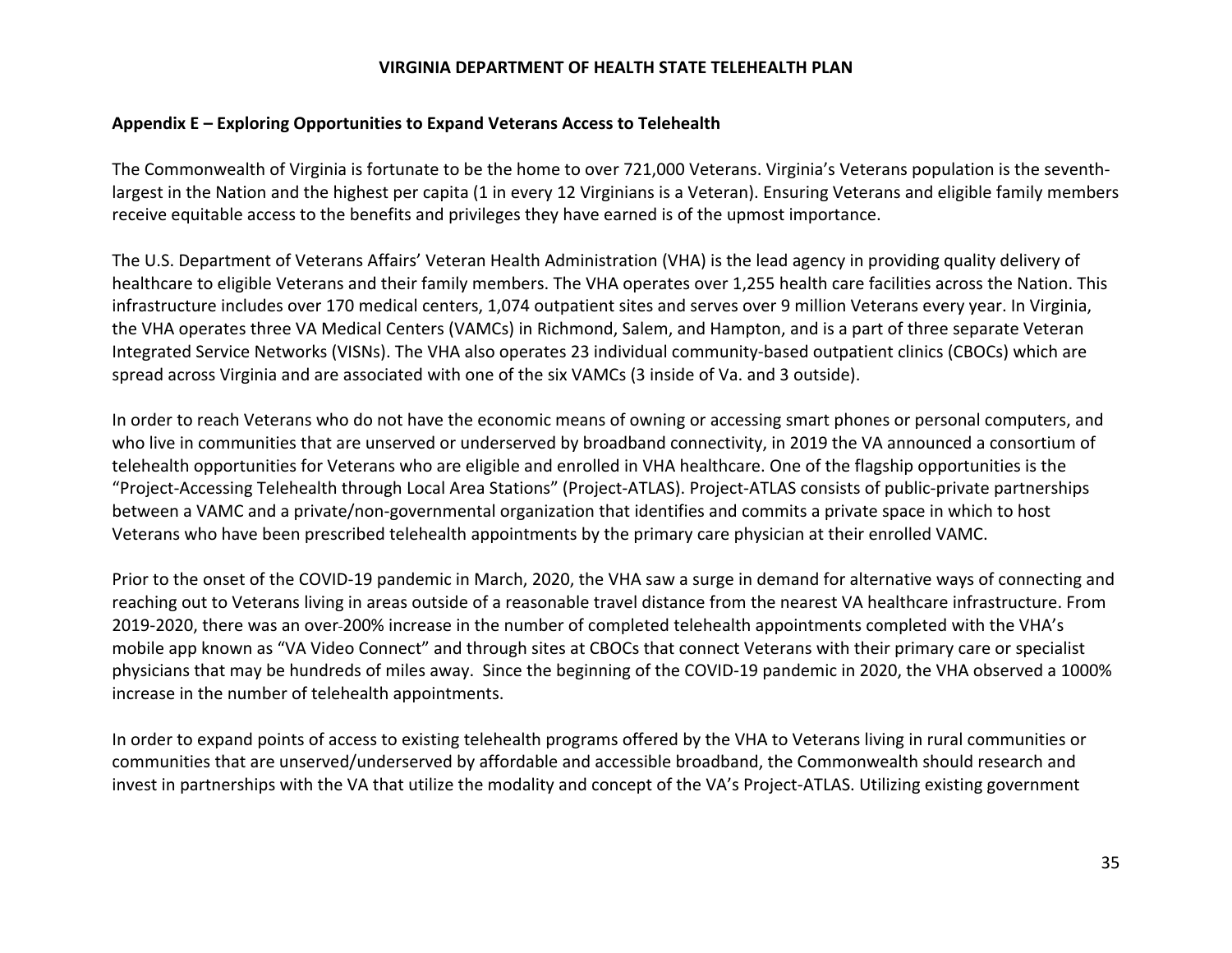## **Appendix E – Exploring Opportunities to Expand Veterans Access to Telehealth (Cont.)**

infrastructure at local health districts, community services boards, and other service-line helping agencies, the Commonwealth stands to significantly reduce financial challenges and geographic challenges for Veterans who need access to existing telehealth opportunities.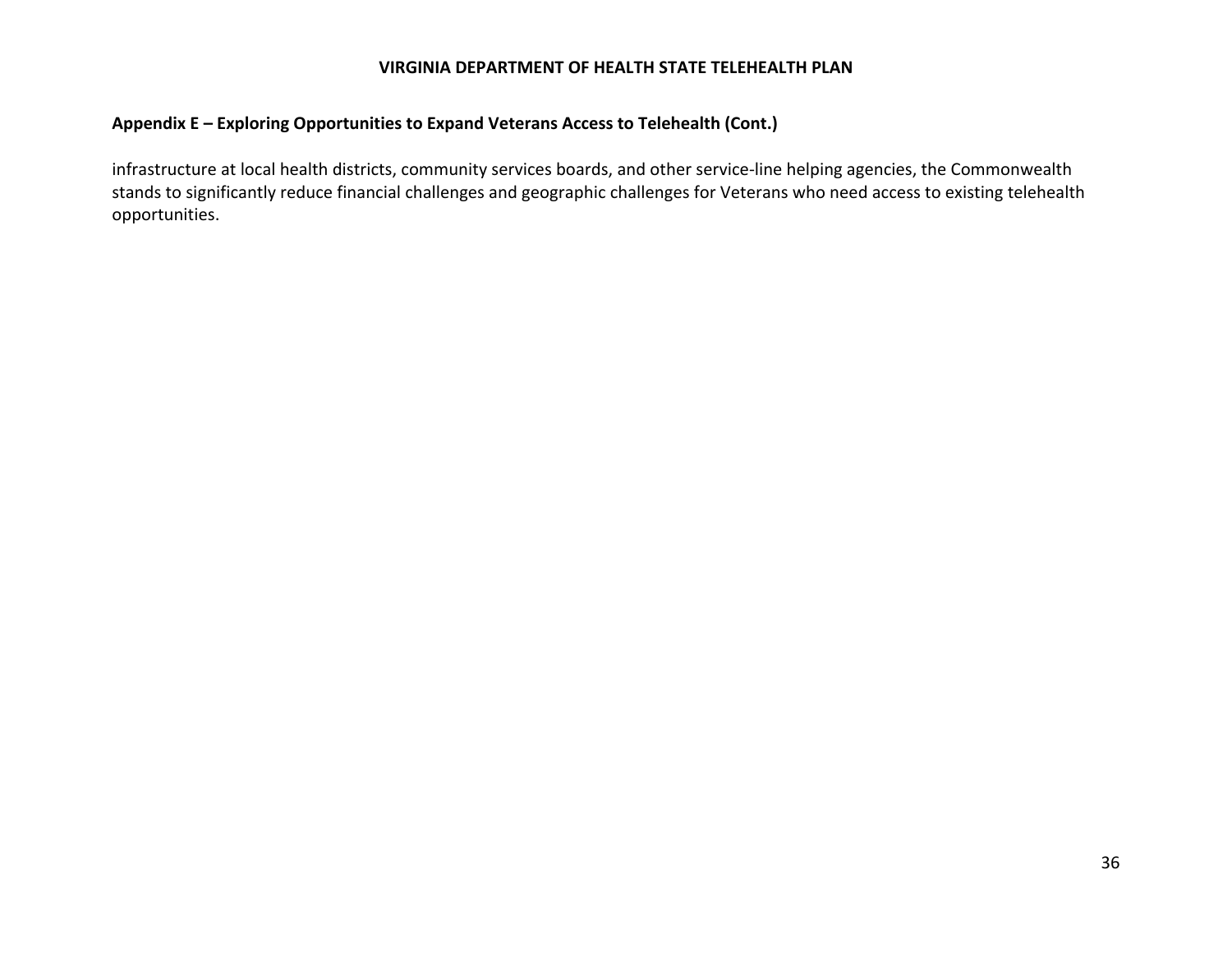# **Appendix F – List of Stakeholders and Representatives**

| <b>Telehealth Plan Workgroup Members</b>                 | <b>Representatives</b>                                |
|----------------------------------------------------------|-------------------------------------------------------|
| Aetna Better Health of Virginia                          | <b>Richard Zucker</b>                                 |
| <b>Bay Rivers Telehealth Alliance</b>                    | Donna Dittman Hale                                    |
| CareFirst                                                | Karis Childs, Ann Harbour                             |
| <b>Carilion Clinic</b>                                   | Melinda Schriver                                      |
| Chesterfield Fire and Emergency Medical Services         | Dr. Allen Yee                                         |
| Children's Hospital of The King's Daughters              | Mary-Margaret Gleason, Rodolfo Granados, Stephanie    |
|                                                          | Osler                                                 |
| Children's National Hospital                             | Jacqueline Dolan, Marshall Summar, Clarence Williams  |
| Centra Health                                            | James Mitchell, Christopher Parker                    |
| Delta Response Team                                      | Michael D. Berg                                       |
| Hims & Hers                                              | <b>April Mims</b>                                     |
| Hospital Corporation of American Healthcare Virginia     | Stephanie Lim                                         |
| Inova Health System                                      | Maruf Haider, Dan Larriviere                          |
| Magellan Health                                          | Ann Vaughters                                         |
| Medical Society of Virginia                              | Clark Barrineau, Scott Castro                         |
| Perinatal Company                                        | <b>Faith Ramirez</b>                                  |
| Piedmont Community Health Plan                           | Katrina Slagle                                        |
| Polysomnographic Technology Advisory Board               | Dr. Abdul Amir                                        |
| <b>Richmond Ambulance Authority</b>                      | Michael Colman                                        |
| Sentara Healthcare                                       | Danette Hurst                                         |
| Southwest Virginia Emergency Medical Services Council    | Gregory Woods                                         |
| State Emergency Medical Services Advisory Board          | Jason Ferguson                                        |
| University of Virginia                                   | Dr. George Lindbeck, Dr. Karen Rheuban, Nina Solenski |
| <b>Valley Community Services Board</b>                   | Kathryn Baker                                         |
| Valley Health System                                     | Jeff Feit                                             |
| Virginia Academy of Family Physicians                    | Dr. Mark Ryan                                         |
| Virginia Affiliate of American College of Nurse-Midwives | <b>Katie Page</b>                                     |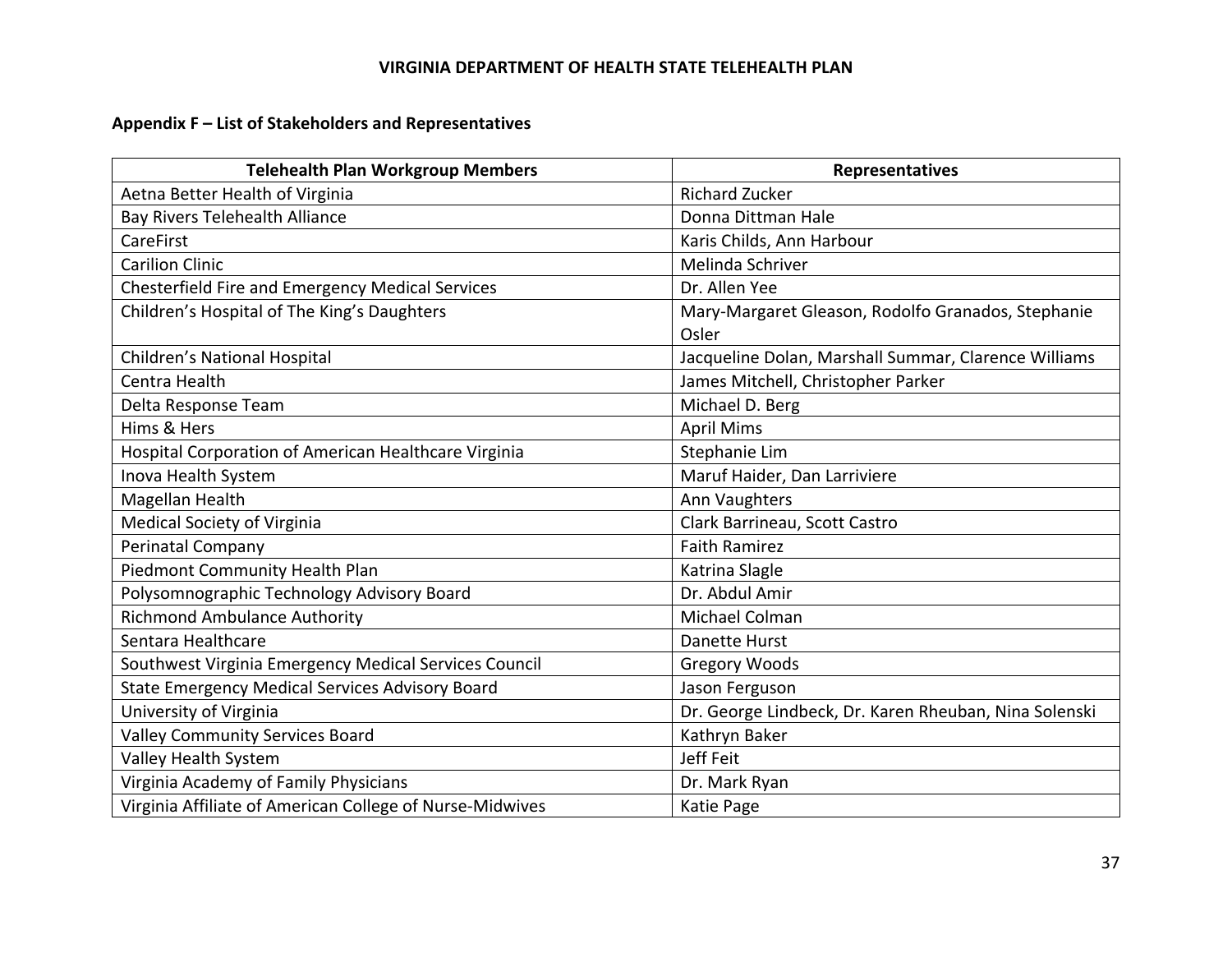## **Appendix F – List of Stakeholders and Representatives (Cont.)**

| <b>Telehealth Plan Workgroup Members</b>                            | Representatives                                          |
|---------------------------------------------------------------------|----------------------------------------------------------|
| Virginia Asian Advisory Board                                       | Suja Amir                                                |
| Virginia Association for Behavior Analysis                          | Christy Evanko                                           |
| Virginia Association of Community Services Boards                   | Becky Bowers-Lanier, Jennifer Faison                     |
| Virginia Association of Free and Charitable Clinics                 | Michelle Taylor                                          |
| Virginia Association of Health Plans                                | Doug Gray, Josh Humphries                                |
| Virginia Army National Guard                                        | Michael Hickey                                           |
| Virginia Board of Health                                            | <b>Gary Critzer</b>                                      |
| Virginia Board of Medicine                                          | Dr. William Harp                                         |
| Virginia Board of Pharmacy                                          | Caroline Juran                                           |
| Virginia Chapter of the American Academy of Pediatrics              | Dr. Michael Martin, Lauren Schmitt                       |
| Virginia Commonwealth University                                    | Dr. Vimal Mishra, Ben Barber, Angela Ferguson,           |
|                                                                     | Romesh Wijesooriya,                                      |
| Virginia Community Healthcare Association                           | <b>Rick Shinn</b>                                        |
| Virginia Department of Corrections                                  | <b>Karen Childers</b>                                    |
| Virginia Department of Behavioral Health and Developmental Services | Dr. Susan Elmore, Allison Land                           |
| Virginia Department for the Deaf and Hard of Hearing                | Dr. Eric Raff, Karen Brimm                               |
| Virginia Department of Health                                       | Dr. Parham Jaberi, Dr. Sulola Adekoya, Rebekah Allen,    |
|                                                                     | Heather Anderson, Adam Harrell, Hannah Lyons, Sable      |
|                                                                     | Nelson, Sarah O'Connor, Tim Perkins, Dr. Carole Pratt,   |
|                                                                     | Hector Quinones, Lisa Wooten                             |
| Virginia Department of Health Professions                           | Dr. Barbara Allison-Bryan, David Brown, Elizabeth Carter |
| Virginia Department of Medical Assistance Services                  | Dr. Chethan Bachireddy, Kurt Elward, Ashley Harrell,     |
|                                                                     | Andrew Mitchell, Alyssa Ward                             |
| Virginia Department of Veterans Services                            | Ben Shaw                                                 |
| Virginia Health Care Association                                    | April Payne                                              |
| Virginia Hospital and Healthcare Association                        | <b>Brent Rawlings</b>                                    |